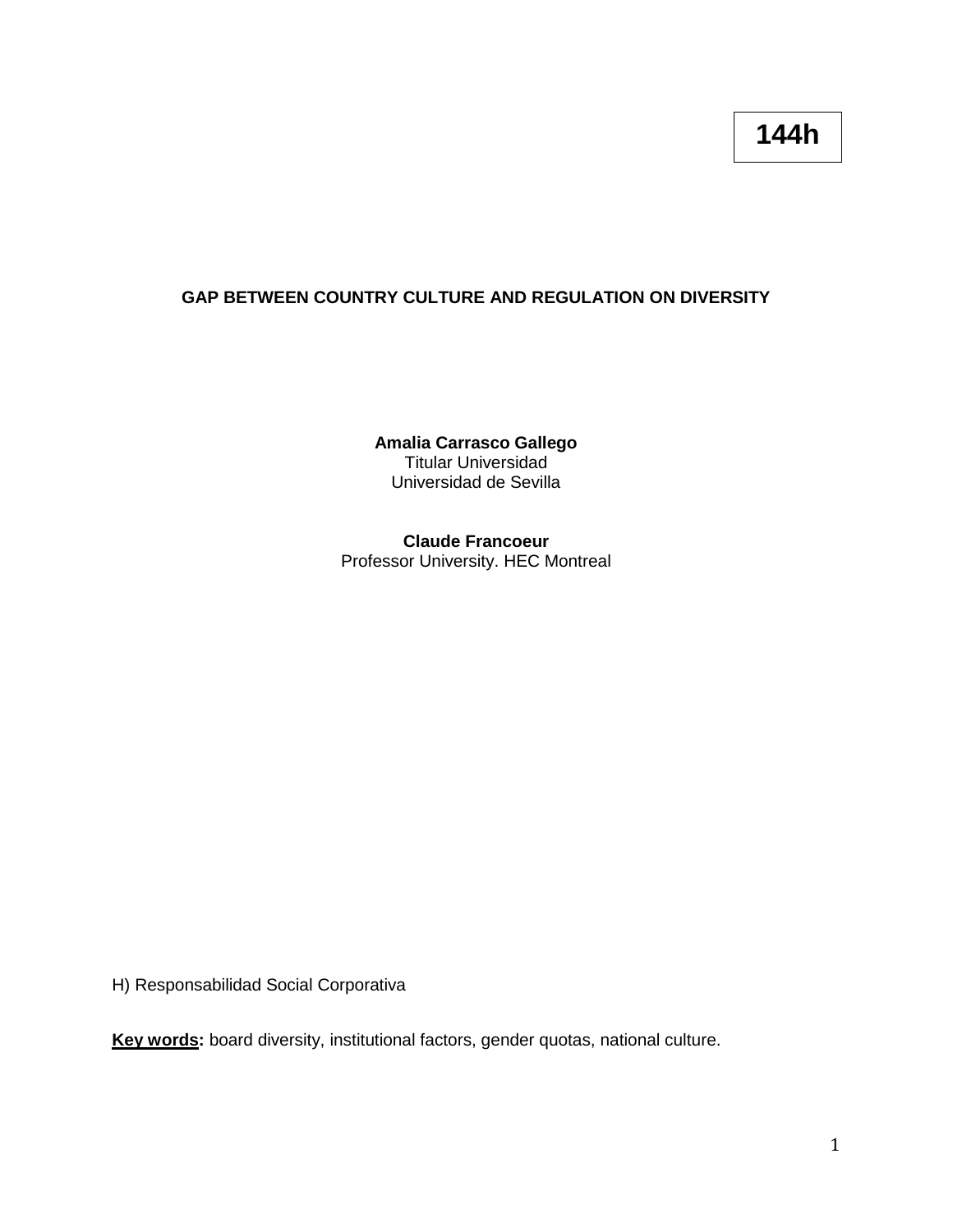#### **GAP BETWEEN COUNTRY CULTURE AND DIVERSITY REGULATION**

#### **Abstract**

There is an extensive debate concerning the application of gender quotas on corporate boards around the world. Since Norway legislated quotas of female directors in 2003, many countries have incorporated some form of legislation about board gender diversity, either as good practice to follow or by imposing mandatory quotas. This debate, which is particularly intense in Europe, is also on the agenda of countries like Nigeria, India, and Malaysia.

Based on institutional theory, this study outlines and compares countries that have introduced board gender diversity legislation. Results show common denominators and gaps between countries related to cultural, welfare and regulations, which can be helpful to the regulators.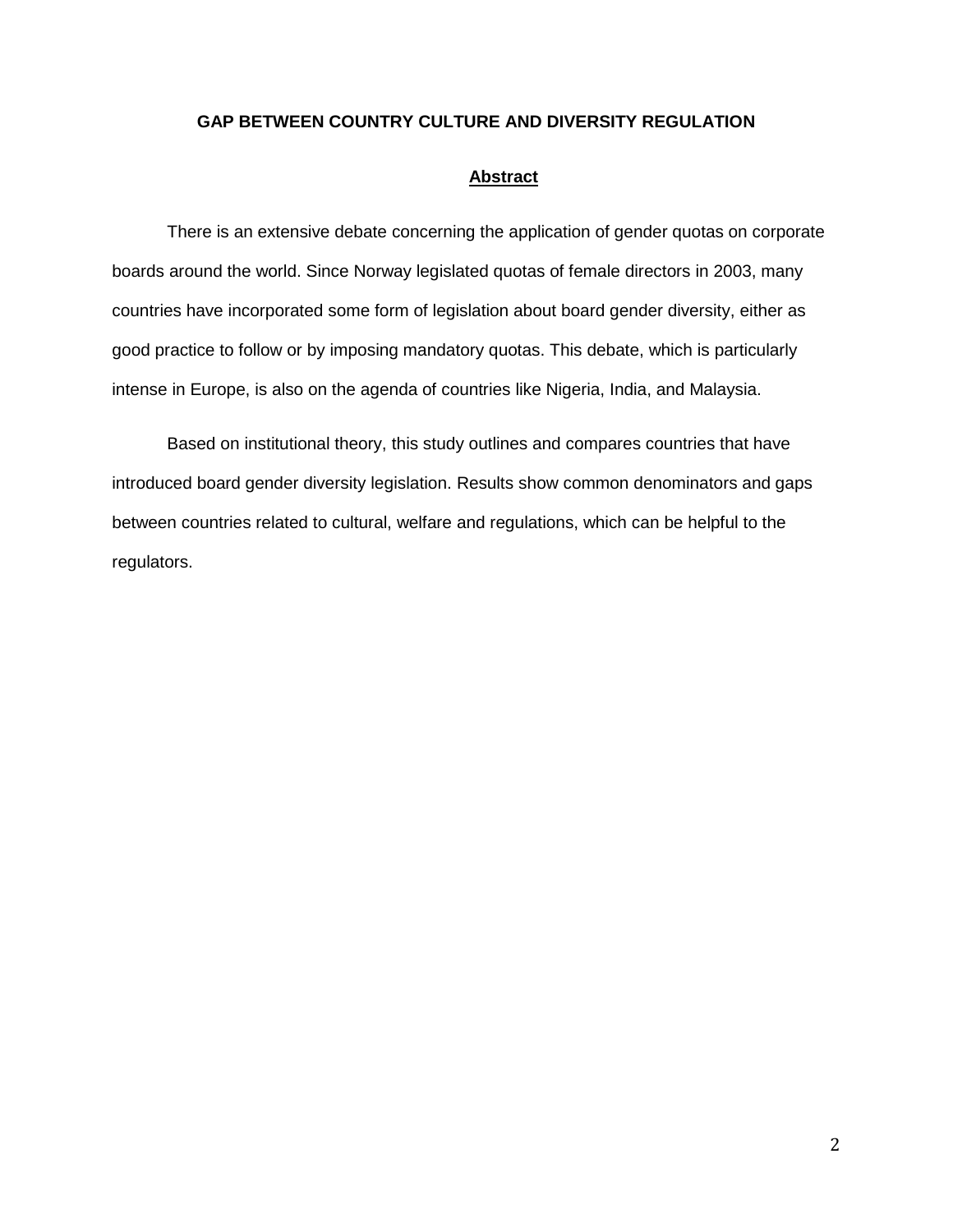#### **Introduction**

There is an extensive debate concerning the application of gender quotas in corporate boards of directors around the world. Since Norway adopted in 2003 its legislation to establish a 40% quota of women directors on corporate boards by 2008, many countries have incorporated some form of legislation about BGD, either in their codes of good governance (Sweden, in 2004, and Spain, in 2006, were ones of the pioneers) or by imposing mandatory quotas in stateowned institutions (Finland in 2005; Austria, 2009; Denmark, 2010, Greece, 2013, Portugal, 2012) or publicly traded firms (Iceland, in 2010; France, Italy and Belgium in 2011, Germany in 2015). This debate, which is particularly intense in Europe (Reding, 2012), also affects other countries like Malaysia in 2004; Kenya, 2010; or India in 2013, which introduced some form of quota on boards, or Nigeria in 20[1](#page-2-0)2, who recommended a minimum of 30% women directors<sup>1</sup> (See Table 1).

There are important differences in the percentages of women on corporate boards across the world (Catalyst, 2013, 2016, European Commission, 2013; 2015; Adams & Kirchmeier, 2013). Table 1 shows that in our international sample, Norway is the country with the highest level of BGD (36,96%), followed by Kenya and Finland (26,6%), Sweden (25,3%) and France (21,63%). Countries with the least levels of BGD are the United Arab-Emirates (1%), Japan (2,62%), Chile (4,3%), Brazil (5,25%), Argentina (5,36%) and Mexico (5,9%).

According to several authors, (Terjesen & Singh, 2008; Grosvold & Brammer, 2011; Carrasco, Laffarga & Ruíz-Barbadillo, 2011; Carrasco, Francoeur, Labelle, Laffarga & Ruíz-Barbadillo, 2015; Grosvold, Rayton & Brammer, 2015), these differences in BGD are mostly influenced by the country's institutional environments. Research has shown that it is the national

<span id="page-2-0"></span> <sup>1</sup> European Corporate Governance Institute, 2016; www. Catalist.org/legislative-board-diversity; [http://www.ecgi.org/codes/all\\_codes.php](http://www.ecgi.org/codes/all_codes.php)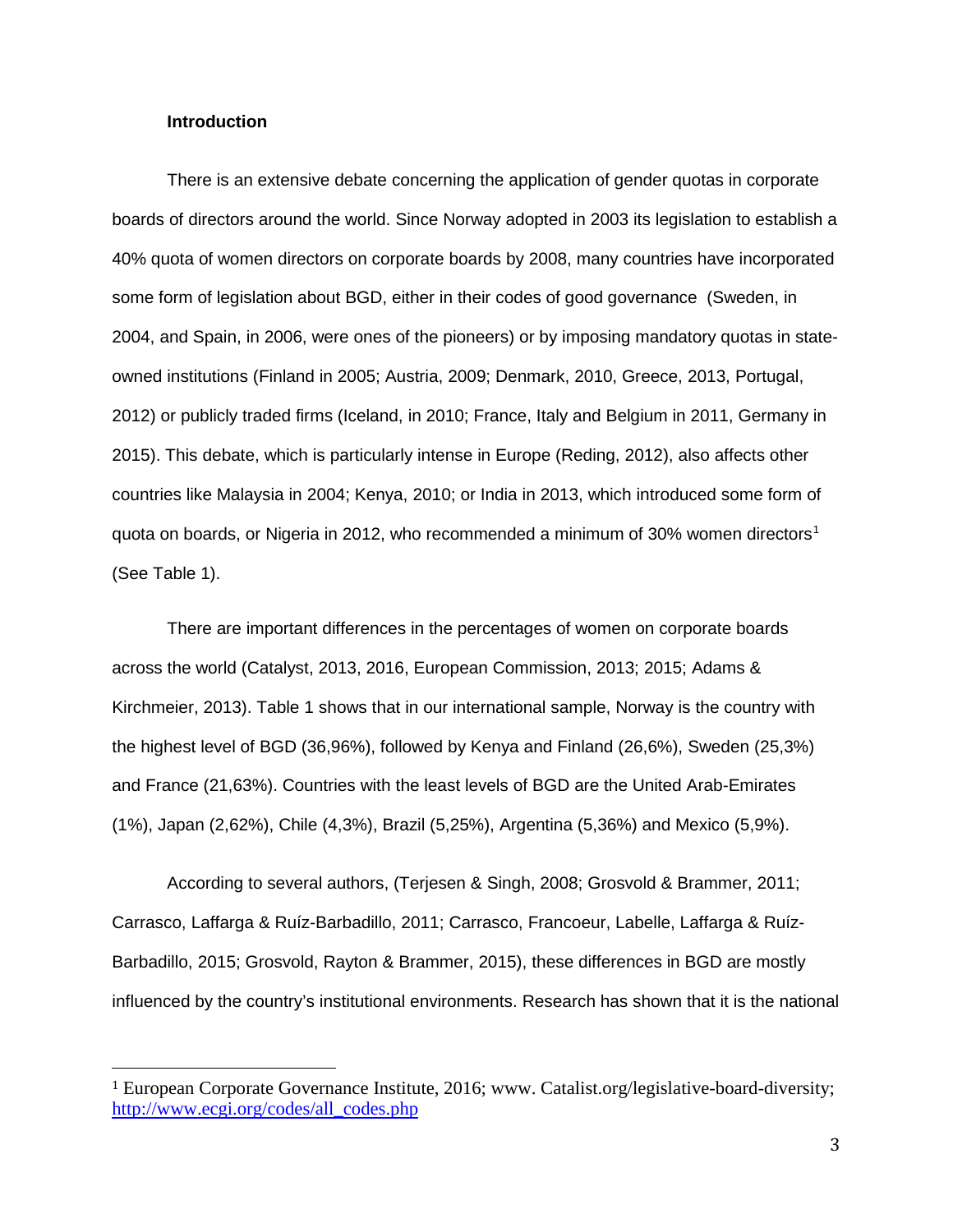culture that is the most important institutional factor associated with BGD (Grosvold & Brammer, 2011; Adams & Kirchmeier, 2013; Carrasco et al, 2015). The national culture determines the set of beliefs and values that are shared by the citizens of a country (Hofstede, 1980). These shared beliefs can specifically influence many social processes and engender the creation of stereotypes and roles associated with gender. In turn, these stereotypes might condition the professional progress of women. There are important differences between the culture of different countries (Hofstede, 1980; Schwartz, 1992; Ingleharts, 1977, 2001; Tropenaars, 1993; House, Hanges, Javidan; Dorfman & Gupta, 2004), and as supports institutional theory, these cultural differences are the basis for the differences in corporate governance structures across countries in the world (Aguilera & Jackson, 2003; Lubatkin, Lane & Collin, 2007).

The state of national welfare (Mandel & Semyonov, 2006) also plays a major role in determining women´s labor market participation and occupational opportunites (Mendel & Semyonov, 2006; Grosvold et al. 2015; Terjesen et al. 2015). The global gender gap index provides country rankings and scoring of BGD that allow for effective comparisons across countries in four key areas: health, education, economy and politics (WEF, 2014).

In this study, we hypothesized that the growing trend of legislation on board gender quotas is engendered by corporate mimetic isomorphism (DiMaggio & Powell 1983). This mimetic isomorphism involves strong cultural changes and difficulties of compliance with established policies, caused by the decoupling or conflict between the rules formally established and the prevailing cultural values.

Based on institutional theory, this study outlines and compares a group of countries that have introduced BGD legislation. Results show common denominators and gaps between countries related to cultural, welfare and BGD regulations, which can be helpful to the regulators.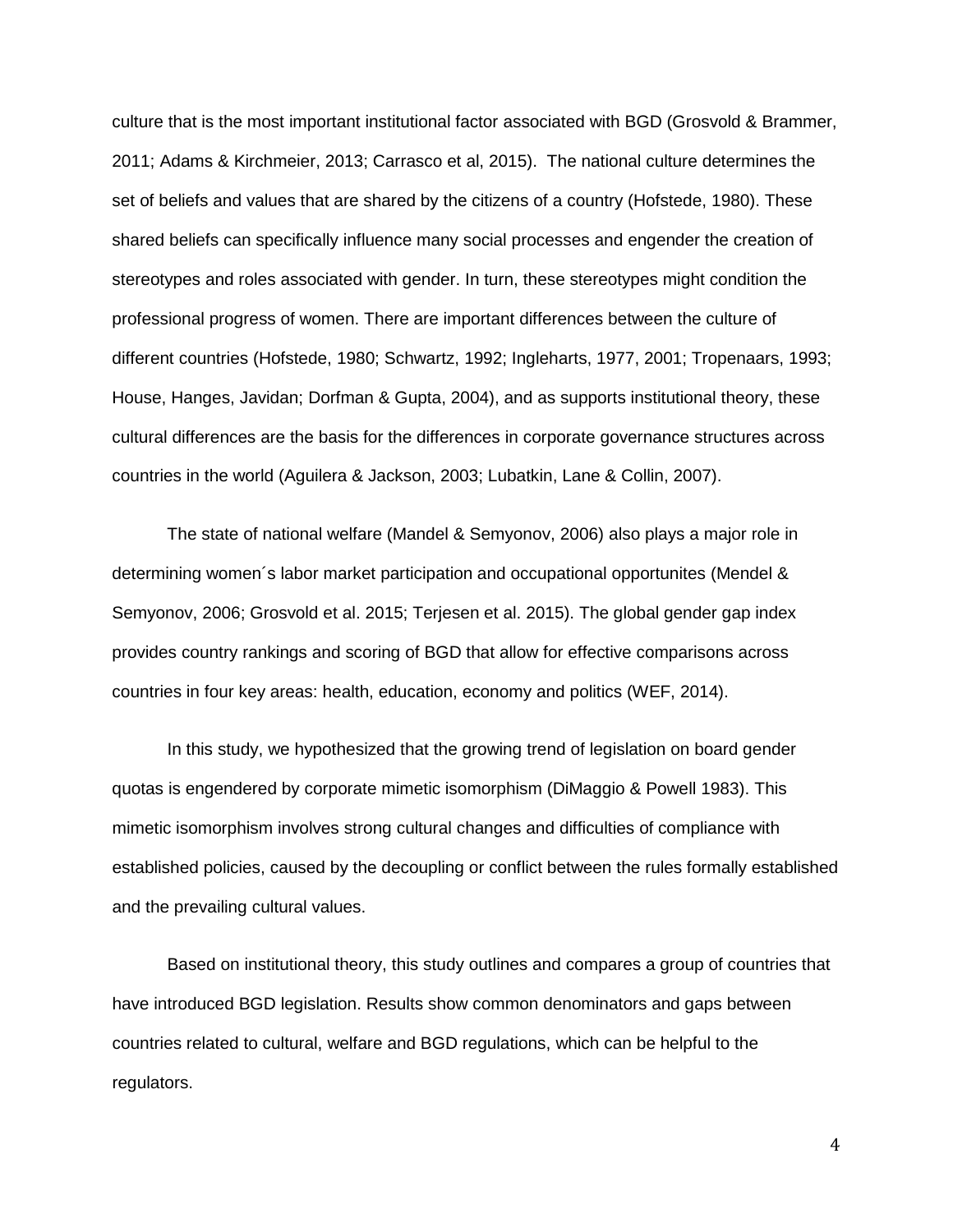This paper is divided in four sections. First, we introduce the objective and motivation of the study. The second section describes the theoretical framework. The third section presents the sample and methodology. In the last two sections we discuss the results and conclude.

#### **Mimetic isomorphism**

The concept of mimetic isomorphism was first used by Meyer & Rowan (1997) to explain the adaptation of organizations to their environment. Organizations incorporate best practices to preserve their legitimacy towards their stakeholders and society in general. This leads firms to mimick other organizations that are perceived as legitimate regardless of the real effectiveness and efficiency of the practices and procedures they adopt. DiMaggio & Powell (1983) indicate that this is only a short-term movement to achieve survival. According to Seo & Creed (2002), in the long term, this type of movement can end up decreasing the capacity for adaptability. But, conforming to a set of rules of a particular sector can cause conflicts or inconsistencies with the firm's culture and established practices. Practices that may be appropriate for the objectives and institutional characteristics of a particular country, may not be suitable for other countries because of divergent interests (Seo & Creed, 2002)

The success of established practices requires that various institutional mechanisms be coupled: regulatory mechanisms (authority that imposes rules limiting or coercing the behaviour), normative mechanisms (norms that produce conformity) and cognitive-cultural mechanisms (shared conceptions, symbols and cultural rules, which constitute the social nature of reality) (Scott, 2001). Zuker (1977) and Lawrence & Suddaby (2006) highlight that the last mechanisms, culture, is persistent and resistant to change, which may lead to a decoupling. When the established practices are questioned and one or more of these mechanisms are misaligned or uncoupled an anomaly or conflict takes place, making success difficult (Maguire & Hardy, 2009)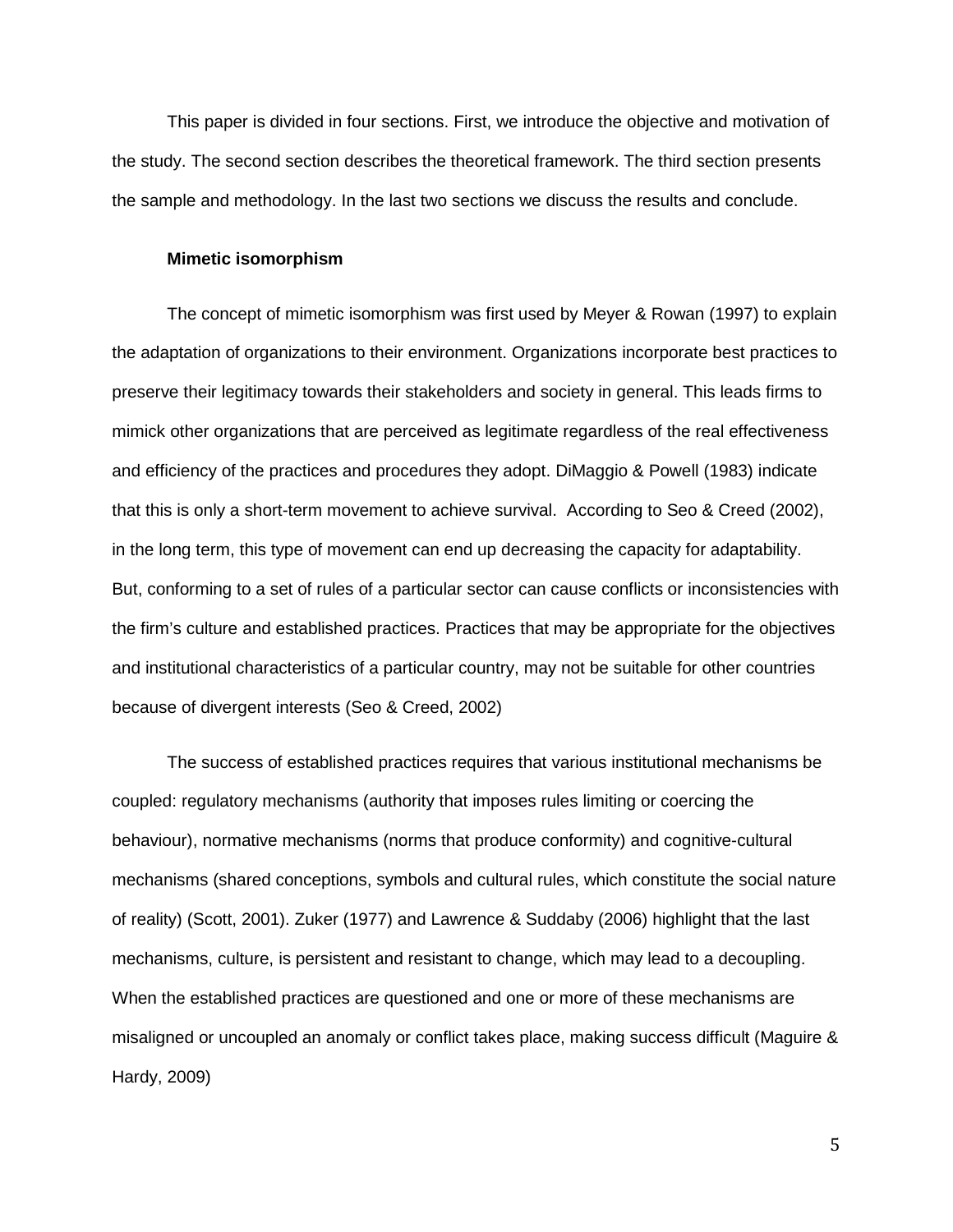Based on the work of Di Magio & Powell (1983), we argue that the reason why several countries have chosen to impose BGD quotas is mainly due to strategic competitive purposes.

#### **Sample and Methodology**

Our sample was extracted from the 2014 gender map website provided by Data Morphosis<sup>[2](#page-5-0)</sup>. It covers 14,530 public companies from 43 countries. These companies operate in ten sectors or industries and represent all continents of the world.

Several authors have proposed various cultural dimensions or values to explain cultural differences between countries. The first set of dimensions was the one proposed by Hofstede in 1980. Work on cultural values by Schwartz (1992), Ingleharts (1977, 2001), Trompenaars (1993), House et al., (2004) and Hofstede (2010) have followed to further develop the concept of cultural dimensions. Cultural traits do change over time, but cultural changes tend to be global, affect every all countries, therefore their relative positions are deemed to remain the same or change very slowly (Hofstede, 2010). As pointed out by Robbins (2004), over the years the Hofstede cultural dimensions have became the basic theoretical framework to differentiate national cultures.

According to Hofstede, cultural differences explain why different countries respond in different ways to the same social phenomenon. Hofstede identified, four cultural dimensions that were deemed to determine a country's culture: power distance, uncertainty avoidance, individualism-collectivism, and masculinity<sup>[3](#page-5-1)</sup>. Table 2 shows the scores of these dimensions

<span id="page-5-0"></span> <sup>2</sup> <http://two-n.com/gendermap/#/economy/market/European-Union/country/Austria>

<span id="page-5-1"></span><sup>3</sup> Power Distance (PD) expresses the degree to which the less powerful members of a society accept and expect that power is distributed unequality. People in societies exhibiting a large degree of Power Distance accept a hierarchical order in which every body has a place and which needs no further justification. In societies with low Power Distance, people strive to equalise the distribution of power and demand justification for inequalities of power.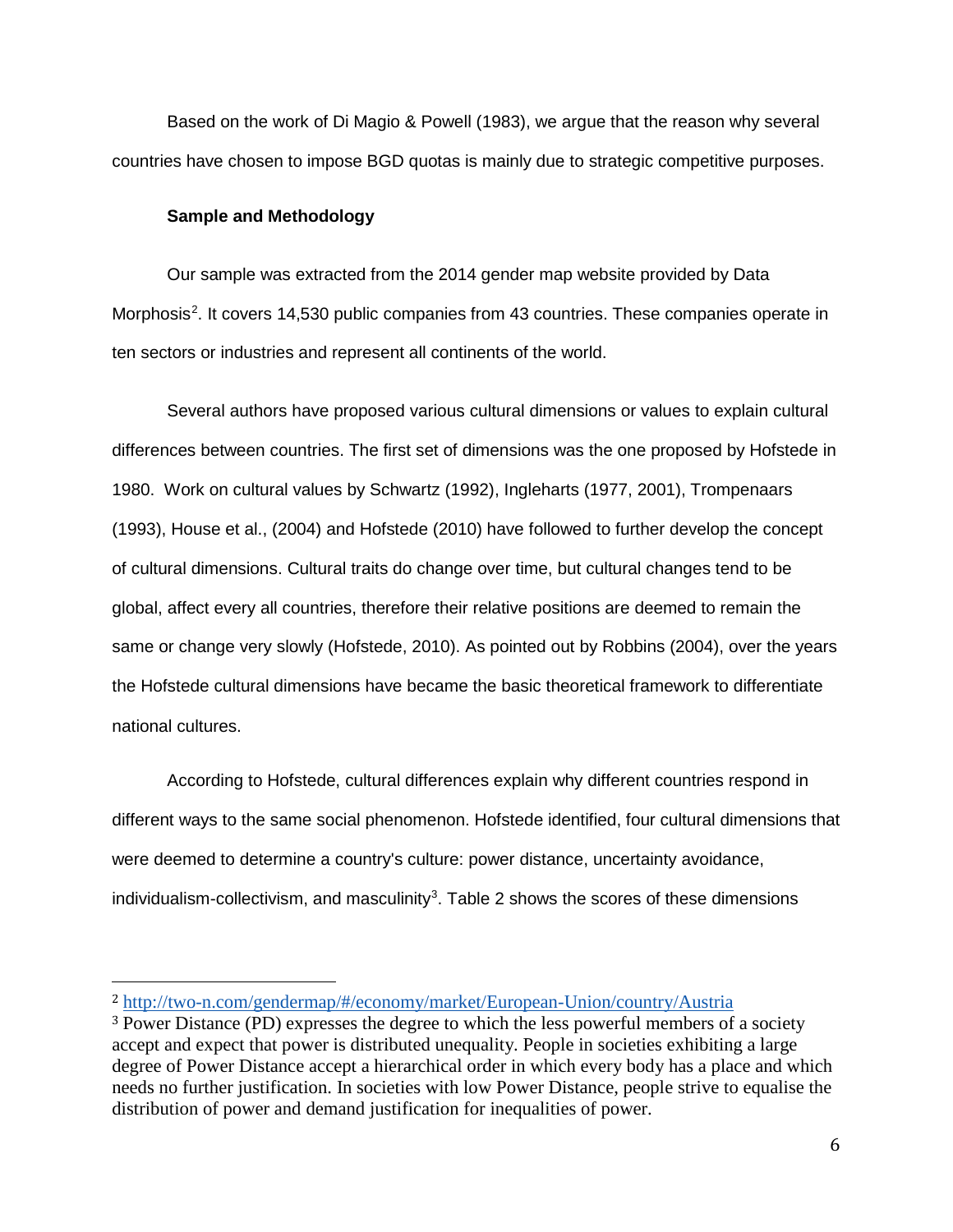across countries along with their definitions.

The global gender gap Index we use in this study measures one important aspect of gender equality, the relative gaps between women and men across four key areas: health, education, economy and politics (WEF, 2014). The Index is constructed to rank and score countries on their gender gaps rather than their development level or women´s empowerment. This index is composed of four subindex: Economic Participation and Opportunity (EPO) (the participation gap, the remuneration gap and the advancement gap); Educational Attainment (EA); Health and Survival (HS) (sex ratio at birth and gap healthy life expectancy) and Political Empowerment (PE) (in minister level and parliamentary positions; and years in executive office[\)4](#page-6-0) Table 2 shows the global gender gap index and the subindex for every country of the sample. GDPpc<sup>[5](#page-6-1)</sup> is as a basic index of general welfare state of the country. The welfare state

<span id="page-6-0"></span><sup>4</sup> <http://reports.weforum.org/global-gender-gap-report-2014/>

i<br>I Individualism (IND) is defined as a preference for a loosely-knit social framework in which individuals are expected to take care of only themselves and their immediate families. Its opposite, collectivism, represents a preference for a tightly-knit framework in society in which individuals can expect their relatives or members of a particular in-group to look after them in exchange for unquestioning loyalty.

Masculinity (MAS) represents a preference in society for achievement, heroism, assertiveness and material rewards for success.. Its opposite, femininity, stands for a preference for cooperation, modesty, caring for the weak and quality of life.

Uncertainty Avoidance (UA) expresses the degree to which the members of a society feel uncomfotable with uncertainty and ambiguity. The fundamental issue here ir how a society deals with the fact that the future can never be known. Countries exhibiting strong UA maintain rigid codes of belief and behaviour and are intolerant of unorthodox behaviour and ideas.Weak UA societies maintain a more relaxed attitude in which practices counts more than principles. [\(https://geert-hofstede.com/countries.html](https://geert-hofstede.com/countries.html)

Two other dimensions were added afterwards in 1991 and 2010, namely the citizens' attitudes regarding long term orientation and the level of indulgence as opposed to restraint. These two dimensions have not been used in our work.

<span id="page-6-1"></span><sup>5</sup> GDPpc is gross domestic product converted to international dollars using purchasing power parity rates. (WEF, 2014)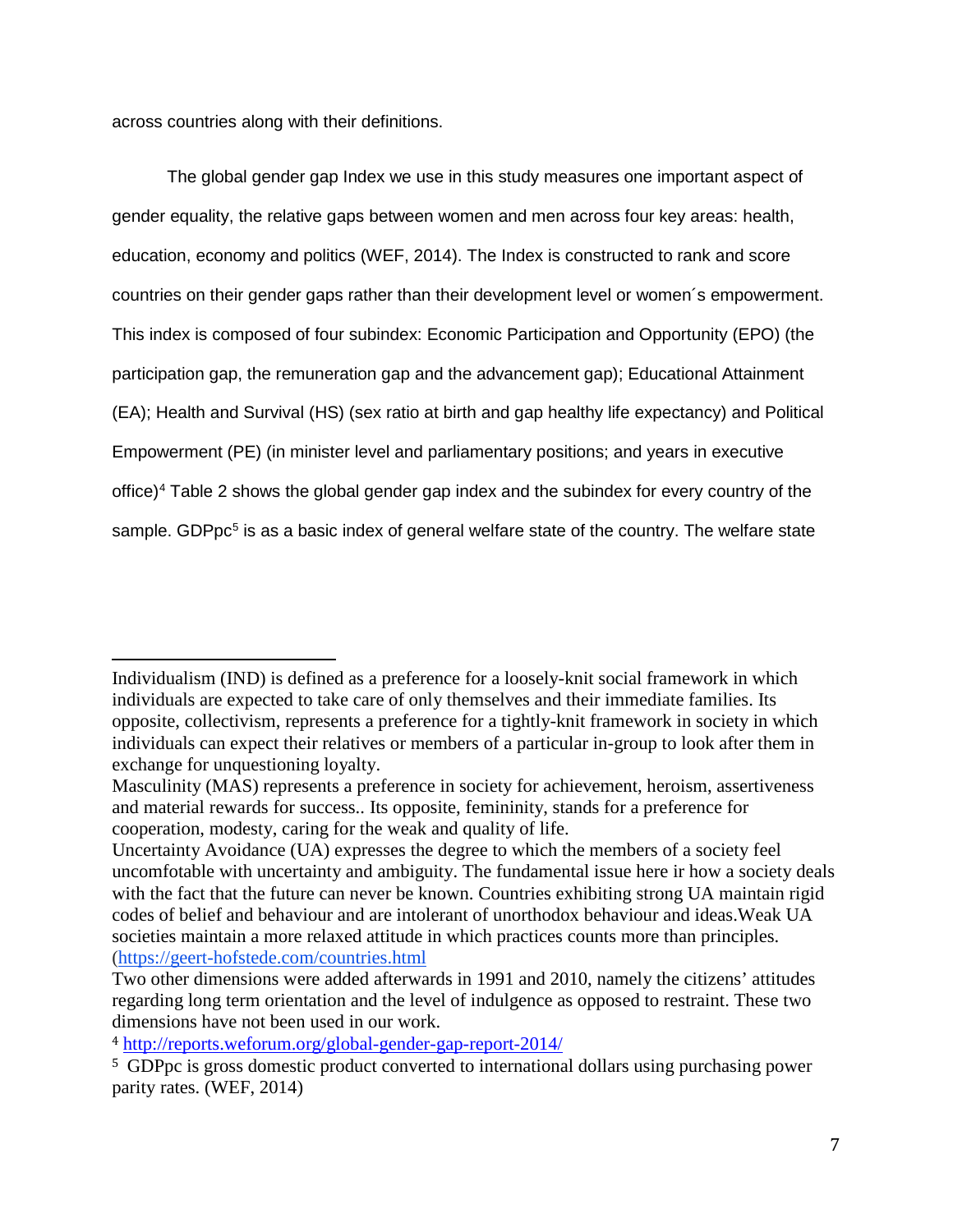plays a major role in determining women´s labor market participation and occupational opportunities (Mendel & Semyonov, 2006, Grosvold et al. 2015 and Terjesen et al. 2015).

Every country has a different corporate governance system and legislates GDB differently in terms of recommendations, goals, quotas for non-executive directors, and quotas for all directors. The literature differentiates between countries without rules, countries with soft rules and countries with hard rules (Seierstad, Warner-Soderholm, Torchia & Huse, 2015; Terjesen et al, 2015; Terjesen & Sealy, 2016). In our study we identify with "0", the countries that do not have regulation in the subject, nor express recommendation in the codes of good governments, nor specific objectives; "1" (Code) to countries that recommend in their Code of good governance some form of promoting parity in boards of directors; "2" (Code/Target) to those that in addition established some type of regulation or target without express sanctions in case of non-compliance; "3" (Soft quota) to those that require quotas with sanctions to stateowned companies; "4" (Hard quota) to those that have established some form of quotas for all companies listed with sanctions. Table 1 shows the different types of BGD regulations adopted by the 43 countries in our sample.

In order to verify our hypothesis, we use a statistical approach that allows us to associate countries according to three institutional variables, namely national culture gender gap and general welfare. We use a Multiple Correspondence Analysis approach. It is a statistical technique that constructs a cartesian diagram based on the association between variables. This diagram maps the countries according to the proximity between the characteristics of each country. The output allows to visualize in an exploratory and descriptive way how the observed variables support the formulated hypothesis.

## **Results and Discussion**

Table 1 shows the level of BGD and type of regulations in place for every country of our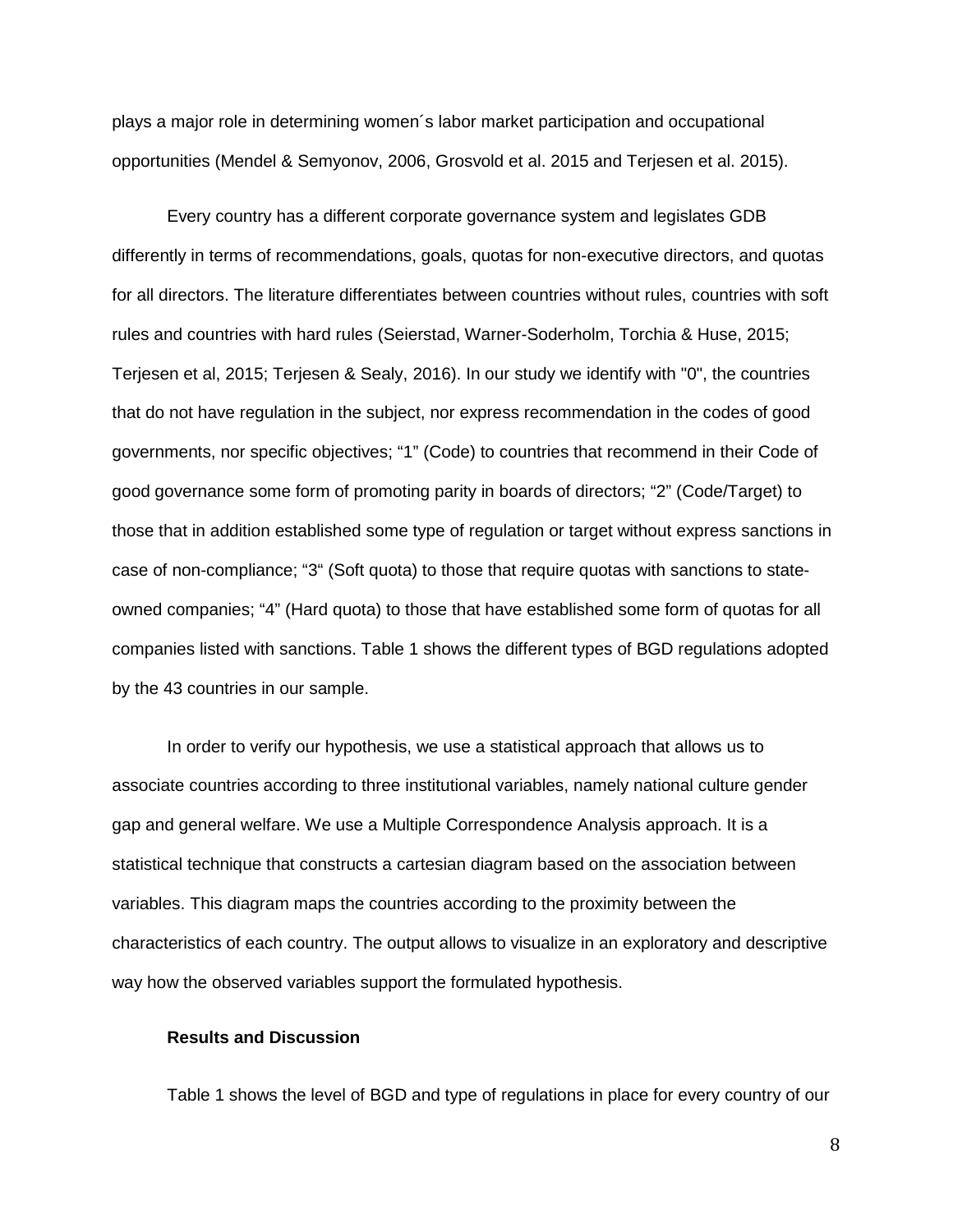sample. Figure 1 and 2 provide a quick snapshot of these metrics on world map.

The Nordic countries (Norway, Finland, Sweden) and France are the European countries most diverse. We highlight others countries as Kenya, that is the second in diversity (26,6%), and South Africa, the seventh without quotas (16,9%). Malaysia and India highlight for their regulation in quota, although the percentage of diversity of these countries are lower (10,78 and 6,12%).

Table 2 shows the cultural values, gender gap indixes and the GDPpc of the countries in the sample. We highlight Kenya, which represents the lowest GDPpc (2.151 \$) followed by India and Nigeria (5.050; 5.440 \$), the power distance (PD) and the masculinity (MASC) of Kenya are very high (70 and 60) while the gap gender Political Empowerment (PE) score is low (0,20)**.** Norway is ones of the highest GDPpc (62.858 \$), the score of distance in MAS is lower (8) and in PD 31, the score on Gender Gap is the second highest (0,84). Finland has the highest (0,85), Sweden 0,82 and Denmark 0,80. In theses countries the GDPpc are high (38.000-41.840) and scores in MAS and PD low. France, Italy and Belgium have scores in MAS and PD higher than Nordics Countries, the GDPpc are 39.494 \$ in Belgium, 36.085 in France and 33.715 in Italy.

The cultural dimensions values, gender gap subindex and GDPpc scores of countries are associated with a Multiple Correspondence Analysis. The objective is to create a map of the relative position of each country, reflecting the degree of association among the variables under study. It reduces the variables in two dimensions (figure 3)<sup>6</sup>. Dimension 1, the horizontal axis, represents mainly the cultural variables PD (30%) and IND (24%). The gender gap PE (14%) and GDPpc (19%) are also significant in this dimension (Table 3). In Dimension 2, the vertical

<span id="page-8-0"></span> <sup>6</sup> We could use four dimensions in a multidimensional space, which would explain 90%, or three dimensions, would explain 80%, but the groups of countries in these space are very similar that the figure 3.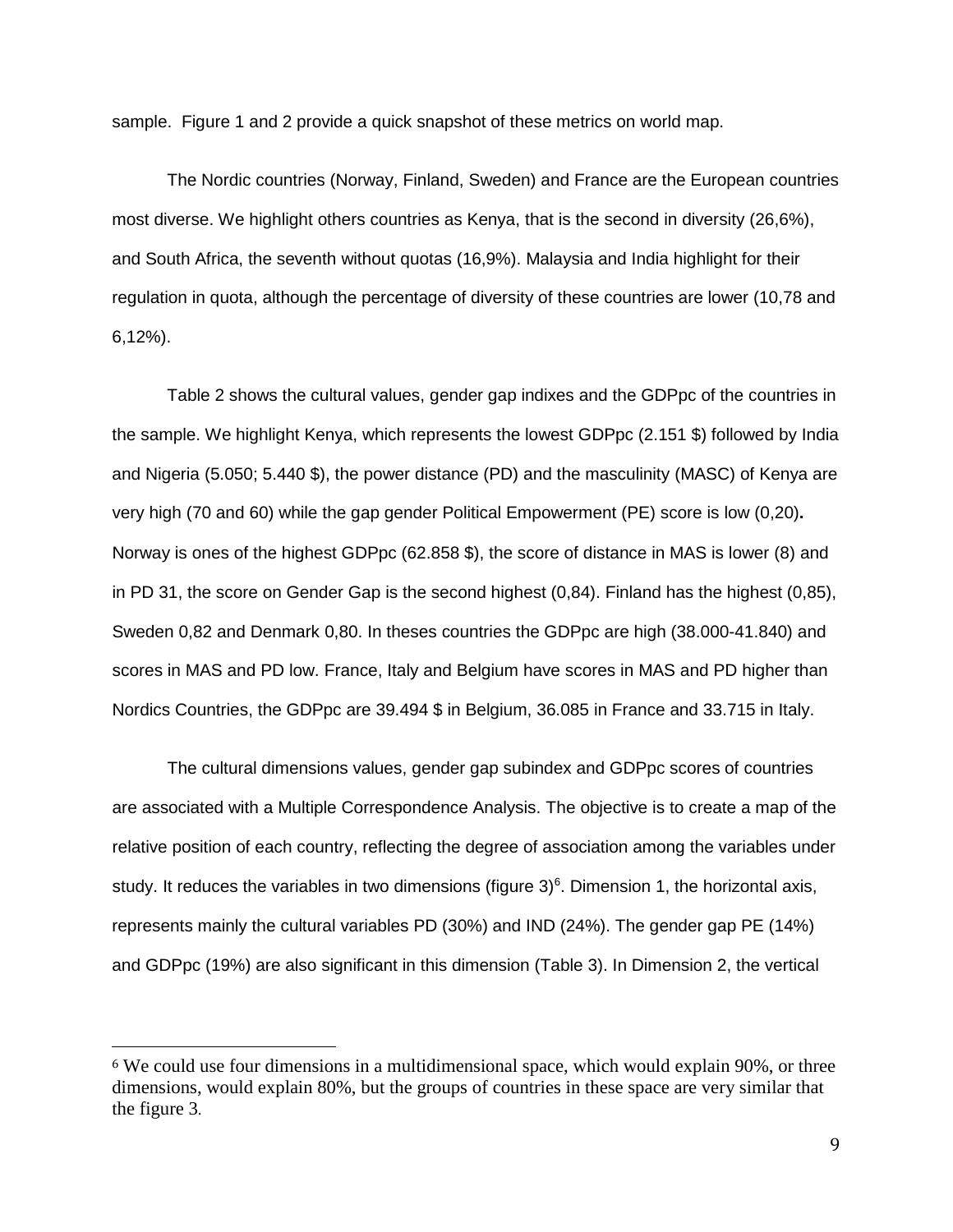axis, MAS (62,47%) and UA (26,99%) are the main variables. In this map, the variables are shown in red colour and the countries with the type of regulation (0 to 4) in blue colour.

The map (Figure 3) show that the Nordic countries are grouped on the far right side, their cultural characteristics, low score in MAS and PD, high in PE and EPO, in addition to a high GDPpc, allow them to achieve parity quotas with greater efficiency than others countries. The imposition of quotas accelerates change, as has happened in Norway, but being countries with good social policies towards equality, compliance with these quotas becomes much more feasible and effective. Sweden, a country in which no quotas have been established, has one of the highest percentages on diversity.

The second grouping of countries that we highlight, located in the centre, is the European countries that have established quotas, Belgium, France, Germany, and Italy along with other countries such as Spain and Austria. These countries present different characteristics to the previous ones, scores higher in MAS and PD, and PE, EPO, and GDPpc lower than the previous ones. Due to their characteristics, quota in boards will be more difficult to assume. The cultural traditional of these countries has led to women being left out of top decision-making positions, but, they have the strands towards equal policies, that can enforce with the quotas. In our opinion, these are the countries that really need regulation to achieve parity. The imposition of quotas could be a way to change, initially perhaps only formally but in the medium or long term could be effectively.

The third group of countries to highlight is located to the left of the maps: Nigeria, Kenya, Malaysia and India, for pointing out those countries that have established some type of quotas. The characteristics of these countries, with low GDPpc, high scores in MAS and PD, as well as lower score in PE leads us to ask for the effectiveness of compliance with established quotas. India imposed in 2013, one woman on the boards of directors by 2015, is the country with one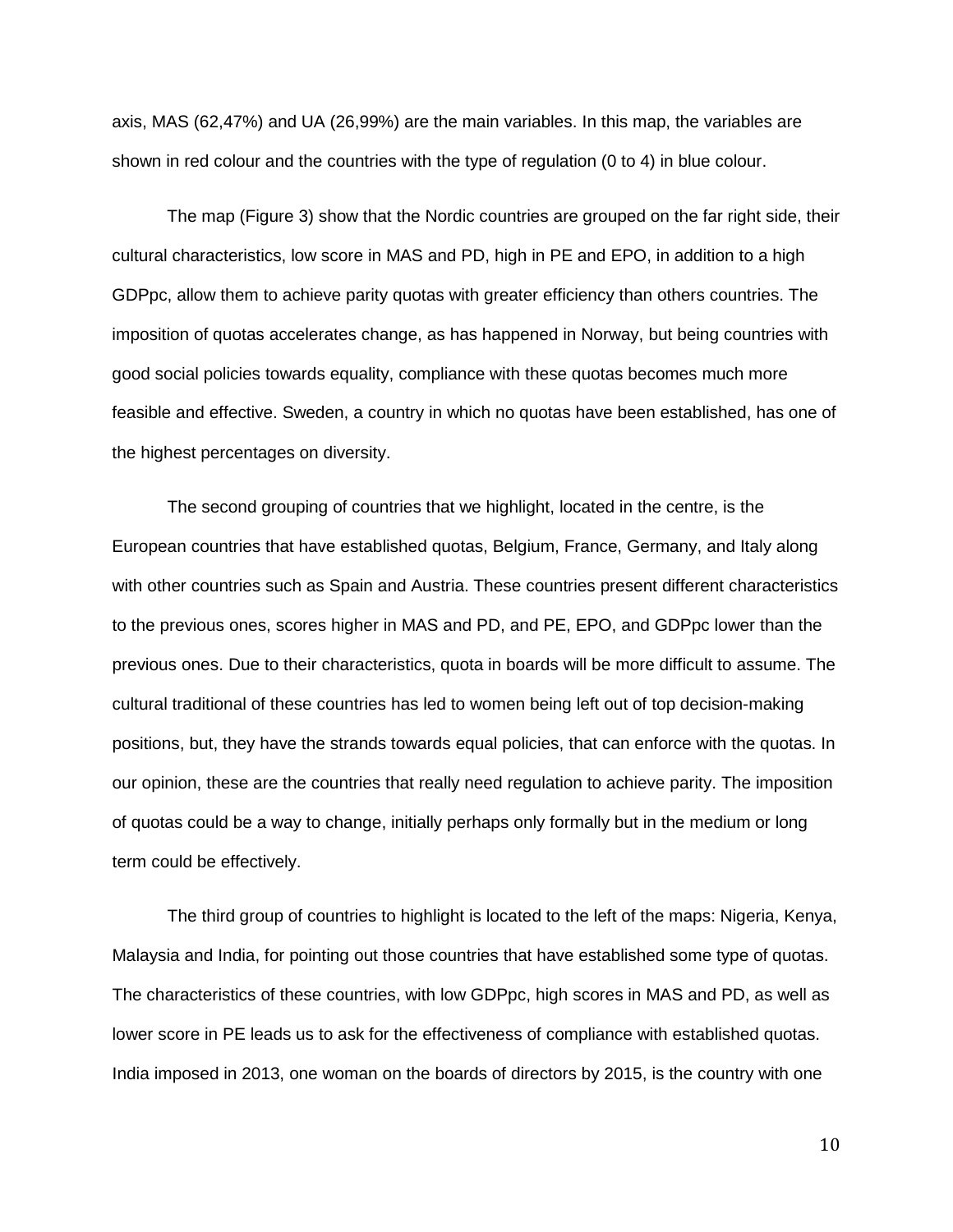of the less gender gap score (0,64) and GDPpc. India has the lowest score in EA Gender Gap (0,85) and HS (0,93); the score of PD cultural value is higher (77). The compliance in India of a woman at least on the boards seems to be fulfilled with the wife of the CEO (Bhalla, 2015; BBC, 2015).

In these countries there is a mismatch between their culture, social policies towards equality, and regulation in diversity on board established. Compliance with quotas could be possible by sanctions for non-compliance. But the effective participation of the woman in the top positions on decision-making will be difficult. One way to legitimize institutional change is to do it formally, but to continue with the old behaviour (Dougherty & Heller, 1994).

#### **Conclusions**

Our results show that board gender quotas tend to be adopted by countries based on mimetism and legitimacy objectives rather than efficiency and effectiveness. This mimetic isomorphism in board gender quotas causes a decoupling between cultural factors and regulation that leads us to ask its effectiveness in some countries such as Kenya, Malaysia, India or Nigeria. They would require strong cultural changes and social and economic policies to bring about effective participation of women.

In other countries such as the Nordic countries, which are more egalitarian and have strong social and economic policies that help the professional development of women, quotas could accelerate change, but their own idiosyncrasies and culture accept a rapid and effective change.

In certain countries such as Belgium, France, Germany, Italy, and even Spain, the cultural traditional characteristics of these countries has led to women being left out of top decision-making positions, but, they have the strands towards equal policies, that can enforce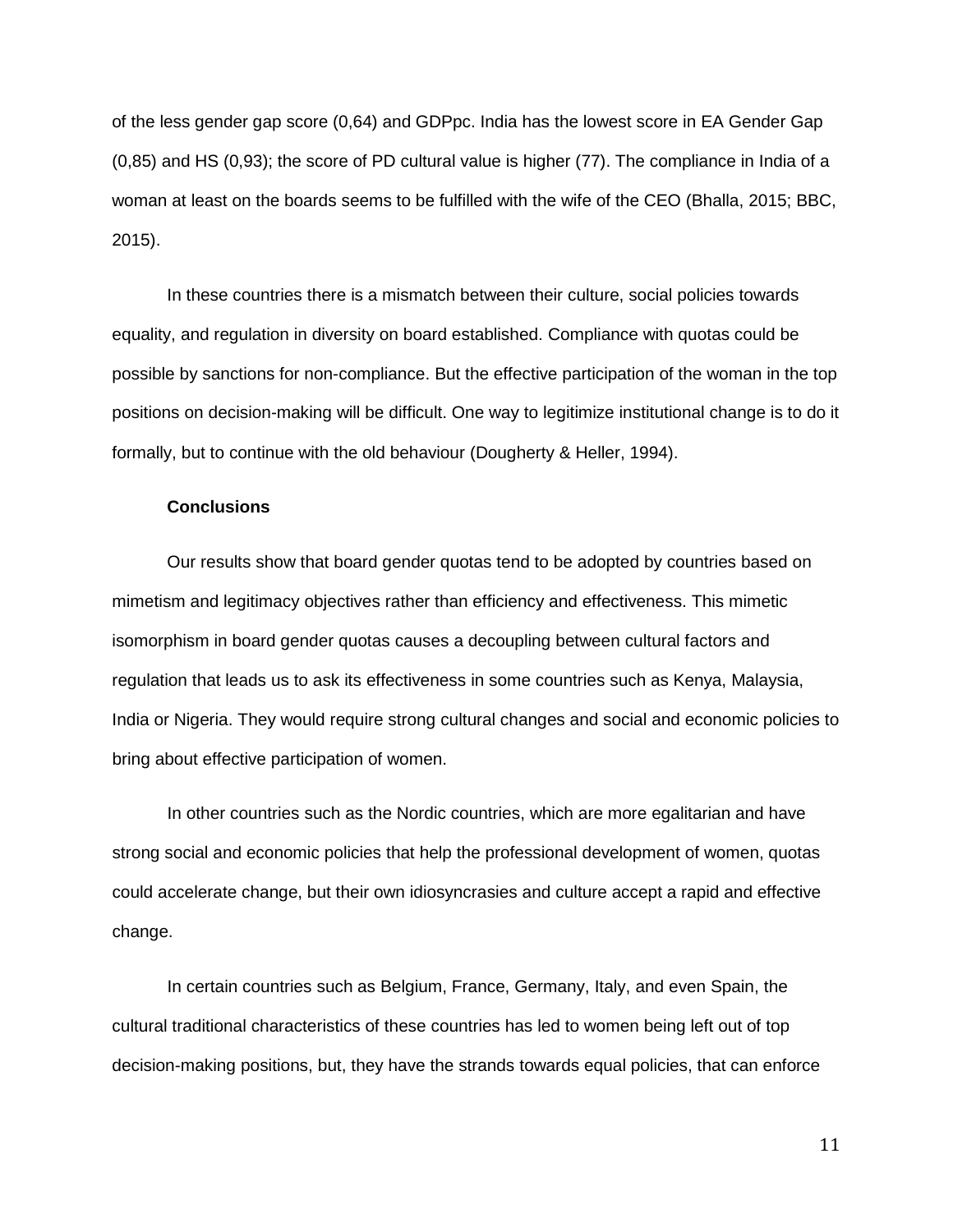with the regulation. Quotas seem perhaps necessary to accelerate the change and achieve parity in a short period of time.

In some of theses countries the effectiveness of the regulation could also be conflictive because quotas are not well received by listed companies. A study on this efficiency will be our next aim.

#### **Limitations**

The results and conclusions obtained in our study are valid for the sample studied. We have not considered countries such as the Eastern Europe, countries that have a great diversity in their boards of directors without having introduced a strong regulation. The percentages obtained correspond to the year 2014, some of the initiatives and regulations established in the different countries were in the process of compliance (Italy, India and the United Kingdom for 2015) or had not yet established regulation (Germany in 2015 by 2016), which may explain the low percentage obtained in some countries. These limitations and the impossibility to deepen in each of the countries of the sample and in many others is what leads us to emphasize the subject treated as an open field for research in which, due to its multidisciplinary character, acquires special interest.

#### **References**

- Adams, R. B. & Kirchmeier, T. (2013). *Making it to the top: From female labor force participation to boardroom gender diversity*. Financial Markets Group Discussion paper 715. London.
- Aguilera, R.V. & Jackson, G. (2003). The cross-national diversity of corporate governance dimensions and determinants. *Academy of Management Journal*, 28 (3), 447-465.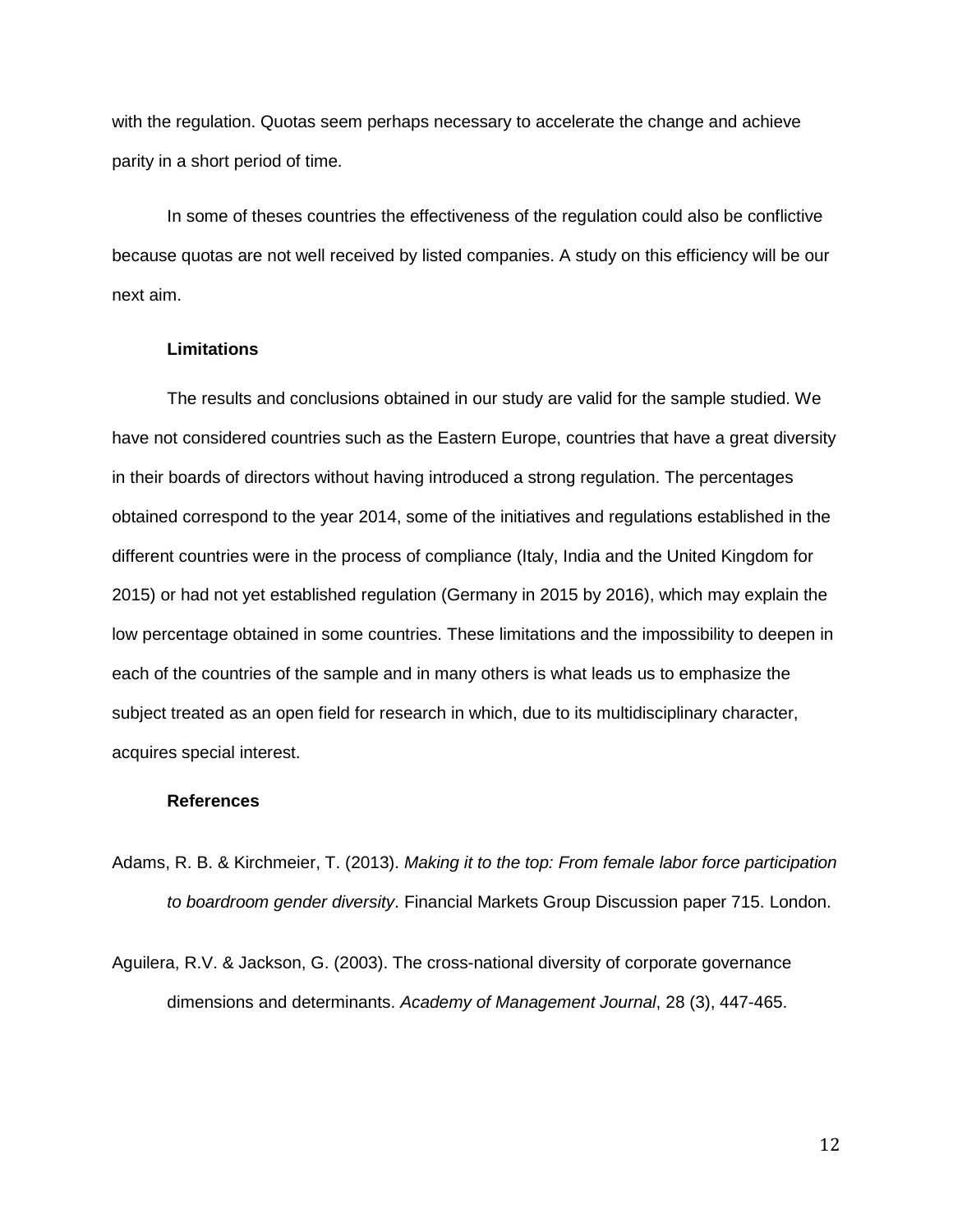- Bhalla, N. ( 1 April 2015). Indian firms mock gender diversity as boardroom deadline passesanalysts. *Reuters. Money New*.. http://in.reuters.com/article/india-women-directorsidINKBN0MS4G120150401
- BBC. (1 April 2015). Wives appointed to Indian boards to comply with new law. *BBC* http://www.bbc.com/news/business-32146715
- Carrasco, A., Francoeur, C., Labelle, R., Laffarga, J. & Ruíz-Barbadillo, E. (2015). Appointing women to bo*ar*ds: Is there a cultural bias? *Journal of Business Ethics, 129 (2) 429-444.*
- Carrasco, A., Laffarga, J. & Ruiz-Barbadillo, E. (2011). Cultural differences between countries and women´s access to the corporate board (translation in English). *Revista Española de Financiación y Contabilidad*, *REFC,* 152(4), 629-656.

Catalyst. (2013). *Quik Take: Women on boards*. New York: Catalyst.

- Catalyst. (2016). *2015 Catalyst Census: Women and Men Board Directors. Board Seat Analysis*. Catalyst. http://www.catalyst.org/knowledge/2015-catalyst-census-women-andmen-board-directors
- DiMaggio, P. J. & Powell, W. (1983). The iron cage revisited institutional isomorphism and collective rationality in organizational fields. *American Sociological Review,* 48(2), 147- 160.
- Dougherty, D. & Heller, T. (1994). The illegitimacy of successful product innovation in established firms. *Organization Science*, 5(2), 200-218.

Douglas, M. (1986). *How Institutions think*. Syracuse University Press. Syracuse, New York.

European Commission. (2013). *Women in economic decision-making in the EU. Progress report. A Europe 2020 initiative*. European Commission.

[http://ec.europa.eu/justice/gender-equality/files/women-on-boards\\_en.pdf](http://ec.europa.eu/justice/gender-equality/files/women-on-boards_en.pdf)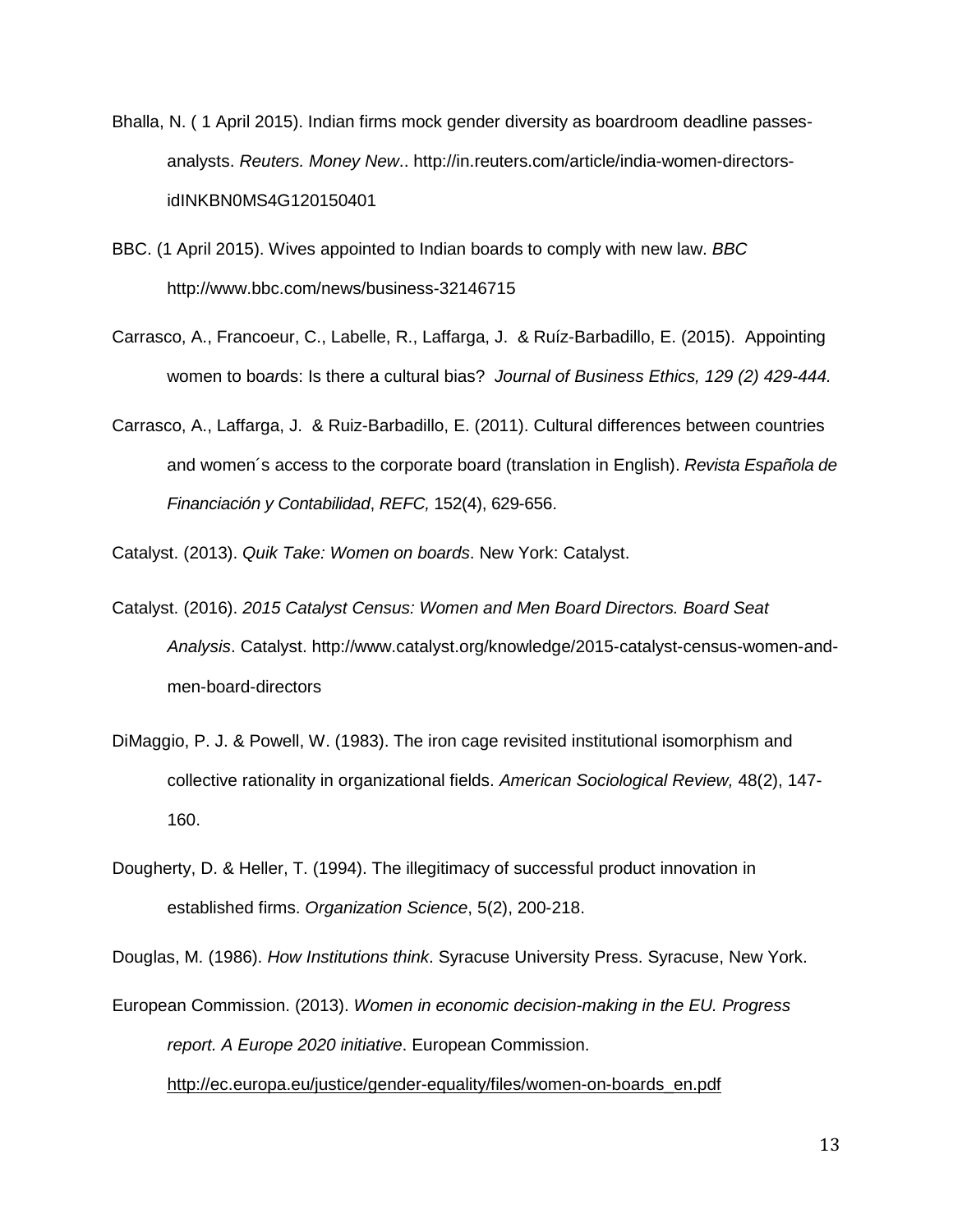European Commission. (2015). *Gender balance on Corporate boards. Europe is cracking the glass ceiling*. European Commission. http:// ec.europa.eu/justice/genderequality/files/womenonboards/factsheet\_women\_on\_boards\_web\_2015-10\_en.pdf

European Corporate Governance Institute (2016). *Index of all code*. ECGI.

<http://www.ecgi.org/index.htm>

- Grosvold, J. & Brammer, S. (2011). National institutional systems as antecedents of female board representation: An empirical study. *Corporate Governance: An International Review, 19*(2), 116-135.
- Grosvold, J., Rayton, B. & Brammer, S. (2015). Women on corporate boards: A comparative institutional analysis. *Business & Society*. First online: 3 November 2015: 1-40.
- Hofstede, G. (1980). *Culture's consequences: International differences in work-related values*. Beverly Hills, C.A: Sage.
- Hofstede. G., Hofstede, G. J. & Minko, M. (2010). *Cultures and Organizations: Software of the Mind.* 3rd Edition, McGraw-Hill, USA.
- House, R. J., Hanges, P. J., Javidan, M., Dorfman, P.W. & Gupta, V. (2004). *Culture, Leadership, and Organizations. The Globe Study of 62 Societies.* London: Sage Publications.
- Ingleharts, R. (1997). *The silent revolution changing values and political styles among western publics.* Pricenton, NJ: Pricenton University Press.
- Ingleharts, R. (2001*). Modernization and Postmodernization: Cultural, Economic, and Political Change in 43 Societies (Spanish translation)*. Madrid. Spain. Cis.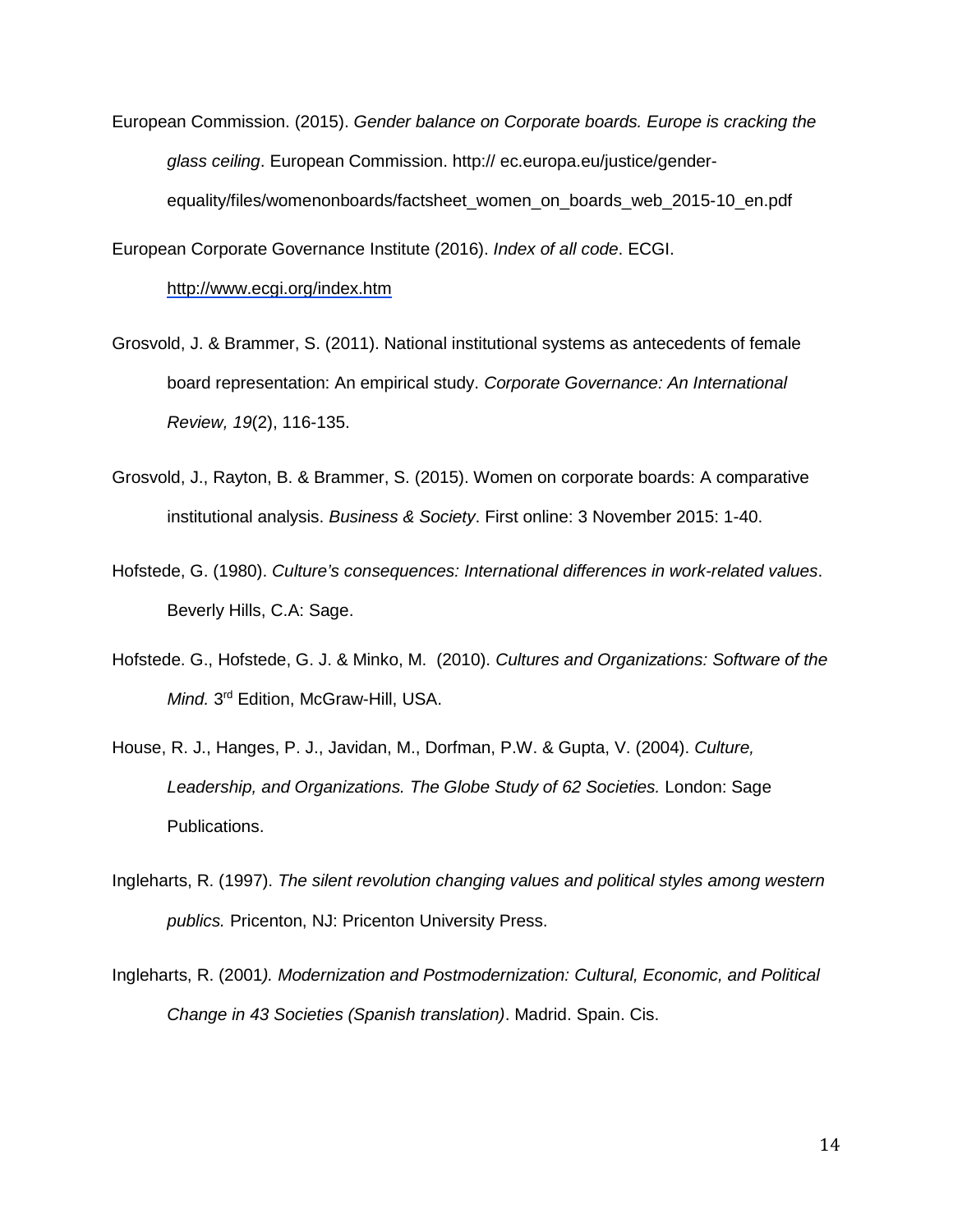- Lawrence, T. & Suddaby, R. (2006). *Institutions and Institutional Work.* In S. Clegg, C. Hardy, T. Lawrence, & W. Nord, (Eds.) Handbook of organization studies, 2<sup>nd</sup> Edition, London: Sage Publications.
- Lubatkin, M. H., Lane, P.J., Collin, S.O. & Very, P. (2005). Origins of corporate Governance in the USA. Sweden and France. *Organization Studies* 26 (6), 867-888.
- Maguire, S. & Hardy, C. (2009). Discourse and deinstitutionalization: the decline of DDT. *Academy of Management Journal*, 52(1), 148-178
- Mendel, H. & Semyonov, M. (2006). A welfare state paradox: State interventions and women's employment opportunities in 22 countries. *American Journal of Sociology, 111*(6), 1910- 1949.
- Meyer, J. W. & Rowan, B. (1977). Institutionalized organizations; formal structures as myth and ceremony. *American Journal of Sociology,* 83, 364-385.
- Reding, V. (2012). *The route to more women on supervisory boards : an intelligent quota instead of inflexible requirement*. Speech to the European Commission. November 27.
- Robbins, S. (2004). *Organizational Behaviour (English Translation)*. Mexico City: Pearson Education. Mexico.
- Schwartz, S. H. (1992). Universals in the content and structure of values: Theoretical advances and empirical tests in 20 countries. *Advances in Experimental Social Psychology*, 25, 1- 65.

Scott, R. (2001). *Institutions and Organizations*, Second Edition, London UK: Sage Publication.

Seierstad C., Warner-Soderholm G., Torchia M. & Huse, M. (2015). Increasing the number of women on boards: The role of actors and processes. *Journal of Business Ethics*. First online: 12 June 2015, 1-27.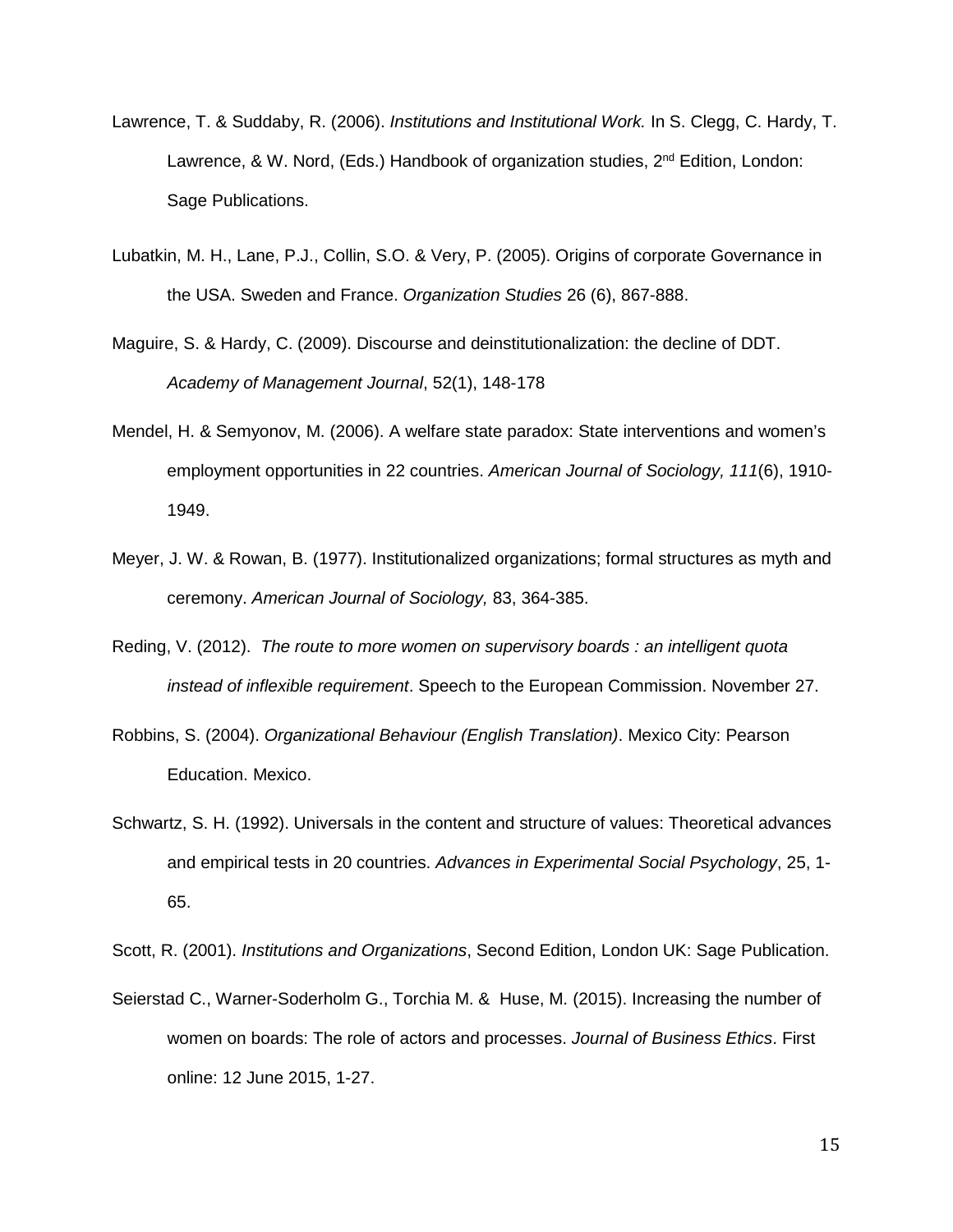- Seo, M. & Creed, D. (2002). Institutional Contradictions, Praxis and Institutional Change: a dialectical perspective. *Academy of Management Review*, 27(2), 232-247.
- Terjesen, S., Aguilera, R.V. & Lorenz, R. (2015). Legislating a Woman´s Seat on the Board: Institutional Factors Driving Gender Quotas Boards of Director. *Journal of Business Ethics,* 128 (2) 233-251.
- Terjersen, S. & Sealy, R. (2016). Board gender quotas: Exploring ethical tensions from a multitheoretical perspective. *Business Ethics Quaterly,* 26(1), 26-65.
- Terjesen, S. & Singh, V. (2008). Female presence on corporate boards: A multi-country study of environmental context. *Journal of Business Ethics,* 83(1), 55-63.
- Tropenaars, F. (1993). *Riding the waves of culture: Understanding cultural diversity in business.*  London: Nicholas Brealey.

WEF (2014). *The Global Gender Gap Report 2014*. World Economic Forum. Switzerland.

Zuker, L. (1977). The role of institutionalization in cultural persistence. *American Sociological Review*, 42(5), 726-743.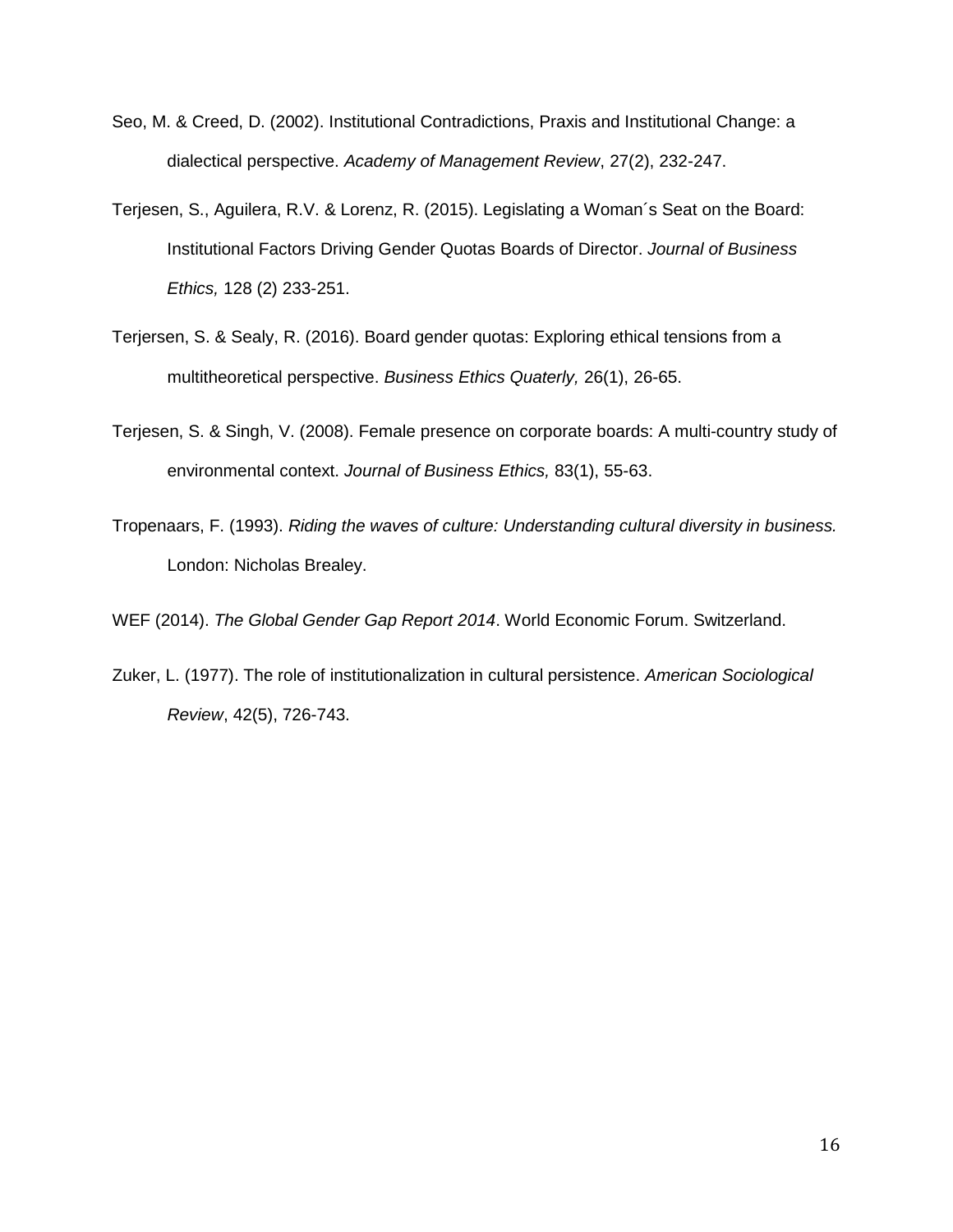| <b>COUNTRY</b>       | <b>ACR</b> | %WD<br>2014 | Q              | <b>QUOTA</b>       | Year         | <b>SO</b> | LC              | %Q          | ED | <b>NED</b> |
|----------------------|------------|-------------|----------------|--------------------|--------------|-----------|-----------------|-------------|----|------------|
| Norway               | <b>NOR</b> | 36,96       | 4              | Hard quota         | 2003         | Y         | Y               | 40% 2006/08 |    |            |
| Kenya                | <b>KEN</b> | 26,63       | 3              | Soft quota         | 2010         | Υ         | N               | 33%         |    |            |
| Finland              | <b>FIN</b> | 26,61       | 3              | Soft quota<br>2005 |              | Υ         | N               | 40%         | Υ  | Y          |
| Sweden               | <b>SWE</b> | 25,3        | 1              | Code               | 2004         |           |                 |             |    |            |
| France               | <b>FRA</b> | 21,63       | 4              | Hard quota         | 2011         | Υ         | Υ               | 40%         | N  | Υ          |
| New Zealand          | <b>NZL</b> | 17,11       | 3              | Soft quota         | 2015         | Υ         |                 |             |    |            |
| South Africa         | ZAF        | 16,93       | 1              | Code               | 2002         |           |                 |             |    |            |
| Israel               | <b>ISR</b> | 16,9        | 3              | Soft quota         | 2007         | Υ         | <b>WD</b><br>WS | 50% 2010    |    |            |
| Italy                | <b>ITA</b> | 16,64       | 4              | Hard quota         | 2011         | Υ         | Υ               | 33%         | Y  | Y          |
| Denmark              | <b>DNK</b> | 16,24       | $\overline{c}$ | Code /Target       | 2012         | Υ         | Y               |             | Υ  | Y          |
| Nigeria              | <b>NGA</b> | 16,2        | 2              | Code /Target       | 2011         |           |                 |             |    |            |
| Belgium              | <b>BEL</b> | 15,36       | 4              | Hard quota         | 2011         | Υ         | Υ               | 33%         |    |            |
| Netherlands          | <b>NLD</b> | 12,76       | 2              | Code /Target       | 2011         | Υ         | Υ               | 30%         | Υ  | Y          |
| Poland               | POL        | 11,91       | 1              | Code               | 2015         |           |                 |             |    |            |
| Spain                | <b>ESP</b> | 11,81       | $\overline{c}$ | Code/Target        | 2007/1<br>5  | Y         | Υ               | 40%/30%     | N  | Υ          |
| Colombia             | COL        | 11,07       | 1              | Code               |              |           |                 |             |    |            |
| Malaysia             | <b>MYS</b> | 10,78       | 4              | Hard quota         | 2004 /<br>11 | Υ         | Y               | 30% 2016    |    |            |
| Ireland              | <b>IRK</b> | 10,08       | 1              | Code               | 2013         |           |                 |             |    |            |
| China                | <b>CHN</b> | 9,98        | 0              |                    |              |           |                 |             |    |            |
| Thailand             | <b>THA</b> | 9,95        | 0              |                    |              |           |                 |             |    |            |
| United<br>Kingdon    | <b>GBR</b> | 9,88        | $\overline{c}$ | Code /Target       | 2011         |           |                 | 25% 2015    |    |            |
| Germany              | DEU        | 9,82        | 4              | Hard quota         | 2015         | Υ         | Υ               | 40% 2016    | N  | Y          |
| Indonesia            | <b>IDN</b> | 9,77        | 0              |                    |              |           |                 |             |    |            |
| Australia            | <b>AUS</b> | 9,66        | 2              | Code /Target       | 2010/<br>14  | Y         | Y               | 30% 2017    |    |            |
| Austria              | <b>AUT</b> | 9,37        | 3              | Soft quota         | 2009         | Υ         |                 |             | N  | Y          |
| Switzerland          | <b>CHE</b> | 9,3         | 1              | Code               | 2014         |           |                 |             |    |            |
| <b>United Stated</b> | <b>USA</b> | 9,25        | $\mathbf{1}$   | Code               | 2013         |           |                 |             |    |            |
| Portugal             | <b>PRT</b> | 9,01        | 3              | Soft quota         | 2012         | Υ         |                 |             |    |            |
| Greece               | GRC        | 8,69        | 3              | Soft quota         | 2013         | Υ         |                 |             | Y  | Y          |
| Luxembourg           | <b>LUX</b> | 8,59        | $\mathbf{1}$   | Code               | 2009         |           |                 |             |    |            |
| Canada               | CAN        | 8,4         | $\overline{c}$ | Code /Target       | 2014         |           |                 |             |    |            |
| Singapore            | SGP        | 8,29        | $\mathbf{1}$   | Code               | 2012         |           |                 |             |    |            |
| Russian              | <b>RUS</b> | 8,16        | 0              |                    |              |           |                 |             |    |            |
| Egypt                | EGY        | 7,98        | 0              |                    |              |           |                 |             |    |            |
| Turkey               | <b>TUR</b> | 7,19        | 0              |                    |              |           |                 |             |    |            |

**Table 1** *Board Gender Diversity Regulations*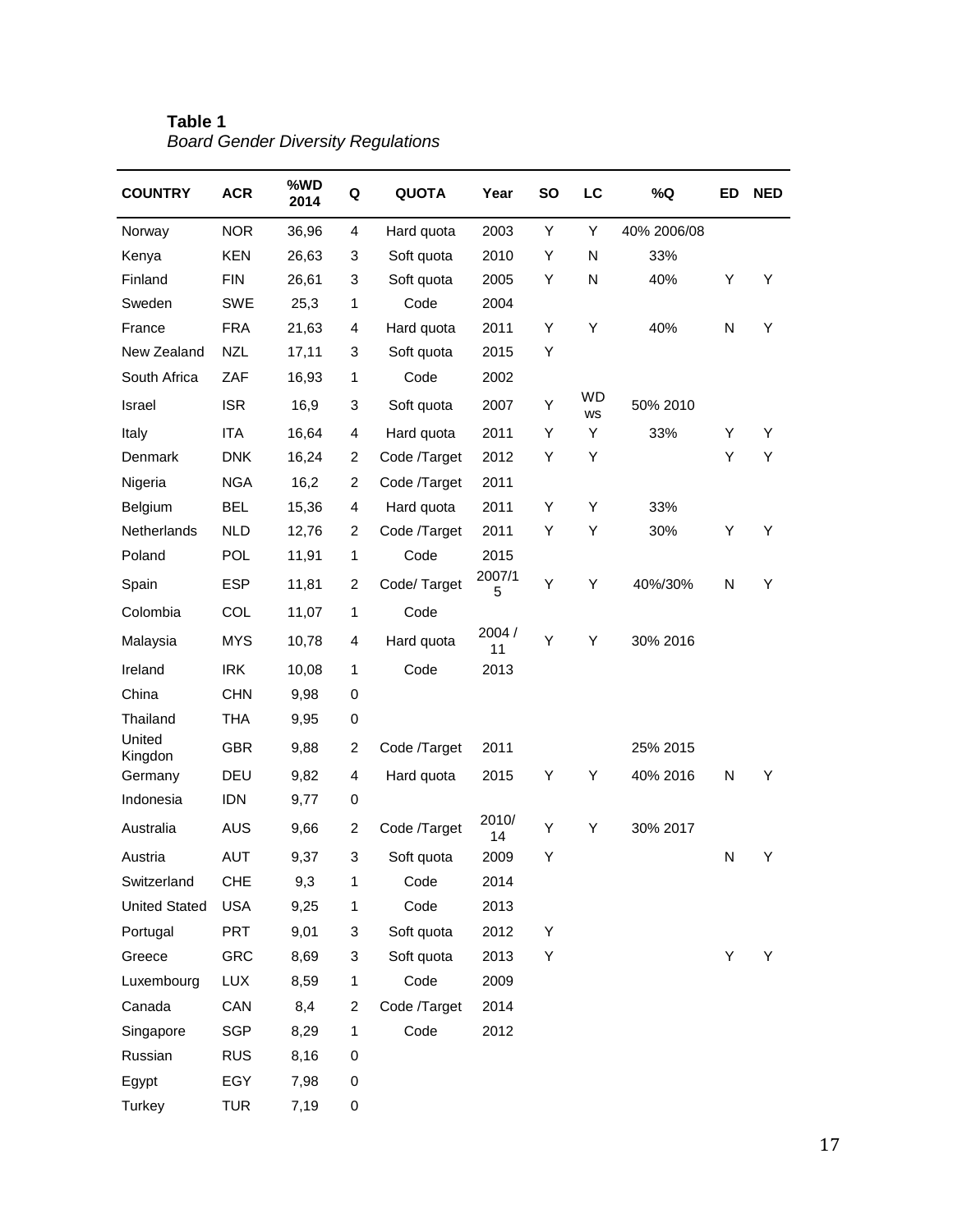| Philippines                    | <b>PHL</b> | 6.97 | 0 |              |      |   |   |          |   |
|--------------------------------|------------|------|---|--------------|------|---|---|----------|---|
| India                          | <b>IND</b> | 6,12 | 4 | Hard quota   | 2013 | Y | Y | 1WD/2015 |   |
| Mexico                         | <b>MEX</b> | 5,93 | 0 |              |      |   |   |          |   |
| Argentian                      | ARG        | 5,36 | 0 |              |      |   |   |          |   |
| Brazil                         | <b>BRA</b> | 5,25 | 2 | Code /Target | 2016 | Y |   |          |   |
| Chile                          | CHL        | 4,36 | 0 |              |      |   |   |          |   |
| Japan                          | <b>JPN</b> | 2,62 | 1 | Code         | 2015 | Y | Y | 30%2020  | Υ |
| <b>United Arab</b><br>Emirates | ARE        | 0,96 | 0 |              |      |   |   |          |   |

WD: Women Director; SO: State owner company; LC: Limited company; %Q: % quota, target; ED: Executive Director; NED: Non Executive Director; Y/N. Yes/No; WS: Without Sanction.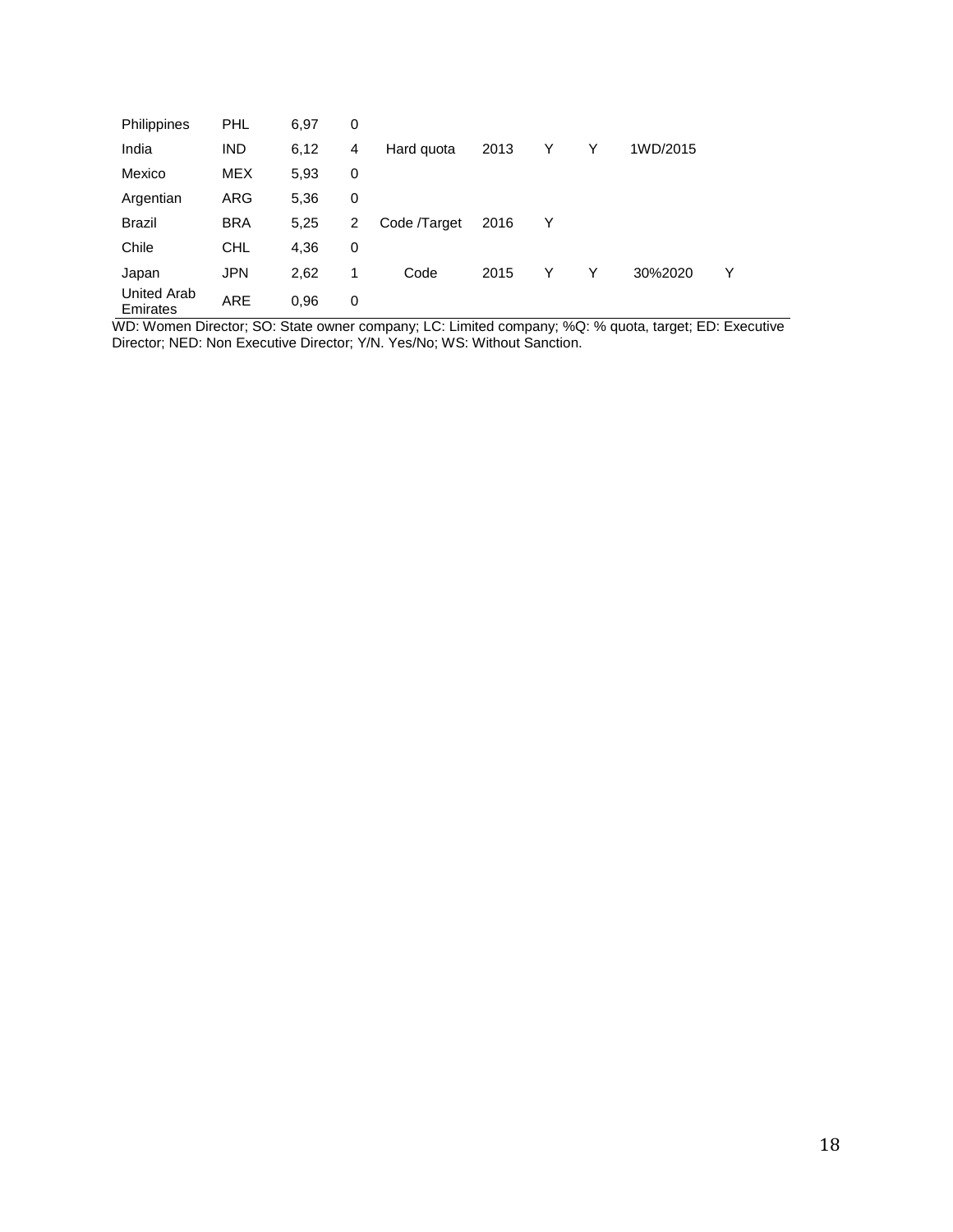|                      | <b>ACR</b> | H1<br>PD | H2<br><b>IND</b> | H <sub>3</sub><br><b>MAS</b> | H <sub>4</sub><br>UA | GG<br>Sc | GG<br><b>EPO</b> | GG<br>EA | GG<br>HS | GG<br><b>PE</b> | <b>GDP</b><br>pc |
|----------------------|------------|----------|------------------|------------------------------|----------------------|----------|------------------|----------|----------|-----------------|------------------|
| <b>COUNTRY</b>       |            |          |                  |                              |                      |          |                  |          |          |                 |                  |
| Norway               | <b>NOR</b> | 31       | 69               | 8                            | 50                   | 0,84     | 0,84             | 1,00     | 0,97     | 0,54            | 62,858           |
| Kenya                | <b>KEN</b> | 70       | 25               | 60                           | 50                   | 0,73     | 0,81             | 0,92     | 0,97     | 0,20            | 2,151            |
| Finland              | <b>FIN</b> | 33       | 63               | 26                           | 59                   | 0,85     | 0,79             | 1,00     | 0,98     | 0,62            | 38,047           |
| Sweden               | <b>SWE</b> | 31       | 71               | 5                            | 29                   | 0,82     | 0,80             | 1,00     | 0,97     | 0,50            | 41,840           |
| France               | <b>FRA</b> | 68       | 71               | 43                           | 86                   | 0.76     | 0,70             | 1,00     | 0,98     | 0,35            | 36,085           |
| New Zealand          | <b>NZL</b> | 22       | 79               | 58                           | 49                   | 0,78     | 0,75             | 1,00     | 0,97     | 0,39            | 32,240           |
| South Africa         | ZAF        | 49       | 65               | 63                           | 49                   | 0.75     | 0,65             | 0,99     | 0,98     | 0,40            | 12,042           |
| Israel               | <b>ISR</b> | 13       | 54               | 47                           | 81                   | 0,7      | 0,64             | 1,00     | 0,97     | 0,20            | 30,600           |
| Italy                | <b>ITA</b> | 50       | 76               | 70                           | 75                   | 0,7      | 0,57             | 0,99     | 0,97     | 0,25            | 33,715           |
| Denmark              | <b>DNK</b> | 18       | 74               | 16                           | 23                   | 0,80     | 0,80             | 1,00     | 0,97     | 0,43            | 41,524           |
| Nigeria              | <b>NGA</b> | 80       | 30               | 60                           | 55                   | 0.64     | 0,71             | 0,78     | 0,97     | 0,11            | 5,440            |
| <b>Belgium</b>       | <b>BEL</b> | 65       | 75               | 54                           | 94                   | 0,78     | 0,76             | 0,99     | 0,98     | 0,40            | 39,494           |
| Netherlands          | <b>NLD</b> | 38       | 80               | 14                           | 53                   | 0,77     | 0,71             | 1,00     | 0,97     | 0,41            | 42,453           |
| Poland               | <b>POL</b> | 68       | 60               | 64                           | 93                   | 0,70     | 0,68             | 1,00     | 0,98     | 0,16            | 22,162           |
| Spain                | <b>ESP</b> | 57       | 51               | 42                           | 86                   | 0,73     | 0,65             | 1,00     | 0,97     | 0,31            | 31,198           |
| Colombia             | COL        | 67       | 13               | 64                           | 80                   | 0,71     | 0,71             | 1,00     | 0,98     | 0,16            | 11,637           |
| Malaysia             | <b>MYS</b> | 10<br>0  | 26               | 50                           | 36                   | 0,65     | 0,62             | 0,97     | 0,97     | 0,05            | 21,897           |
| Ireland              | <b>IRL</b> | 28       | 70               | 68                           | 35                   | 0,78     | 0,75             | 1,00     | 0,97     | 0,41            | 42,919           |
| China                | <b>CHN</b> | 80       | 20               | 66                           | 30                   | 0,68     | 0,66             | 0,99     | 0,94     | 0,15            | 10,756           |
| Thailand             | <b>THA</b> | 64       | 20               | 34                           | 64                   | 0,70     | 0,77             | 0,99     | 0,98     | 0,07            | 13,736           |
| United<br>Kingdon    | <b>GBR</b> | 35       | 89               | 66                           | 35                   | 0,74     | 0,71             | 1,00     | 0,97     | 0,27            | 34,658           |
| Germany              | DEU        | 35       | 67               | 66                           | 65                   | 0,78     | 0,74             | 1,00     | 0,97     | 0,40            | 41,966           |
| Indonesia            | <b>IND</b> | 78       | 14               | 46                           | 48                   | 0,67     | 0,60             | 0,99     | 0,98     | 0,13            | 8,855            |
| Australia            | <b>AUS</b> | 36       | 90               | 61                           | 51                   | 0,74     | 0,80             | 1,00     | 0,97     | 0,19            | 42,448           |
| Austria              | <b>AUT</b> | 11       | 55               | 79                           | 70                   | 0,73     | 0,67             | 1,00     | 0,98     | 0,26            | 43,139           |
| Switzerland          | <b>CHE</b> | 34       | 68               | 70                           | 58                   | 0,78     | 0,78             | 0,99     | 0,97     | 0,37            | 51,293           |
| <b>United Stated</b> | <b>USA</b> | 40       | 91               | 62                           | 46                   | 0,75     | 0,83             | 1,00     | 0,98     | 0,19            | 50,866           |
| Portugal             | <b>PRT</b> | 63       | 27               | 31                           | 99                   | 0,72     | 0,72             | 0,99     | 0,97     | 0,21            | 25,095           |
| Greece               | GRC        | 60       | 35               | 57                           | 100                  | 0,68     | 0,64             | 1,00     | 0,98     | 0,10            | 25,229           |
| Luxembourg           | LUX        | 40       | 60               | 50                           | 70                   | 0,73     | 0,75             | 1,00     | 0,97     | 0,21            | 86,587           |
| Canada               | CAN        | 39       | 80               | 52                           | 48                   | 0,75     | 0,79             | 1,00     | 0,97     | 0,22            | 41,541           |
| Singapore            | <b>SGP</b> | 74       | 20               | 48                           | 8                    | 0,70     | 0,79             | 0,94     | 0,97     | 0,12            | 74,609           |
| Russian              | <b>RUS</b> | 93       | 39               | 36                           | 98                   | 0,69     | 0,73             | 1,00     | 0,98     | 0,07            | 23,310           |
| Egypt                | EGY        | 70       | 25               | 45                           | 80                   | 0,61     | 0,46             | 0,95     | 0,98     | 0,04            | 10,685           |
| Turkey               | <b>TUR</b> | 66       | 37               | 45                           | 85                   | 0,62     | 0,45             | 0,95     | 0,98     | 0,09            | 18,148           |
| Philippines          | PHL        | 94       | 32               | 64                           | 44                   | 0,78     | 0,78             | 1,00     | 0,98     | 0,37            | 6,005            |
| India                | <b>IND</b> | 77       | 48               | 56                           | 40                   | 0,65     | 0,41             | 0,85     | 0,94     | 0,39            | 5,050            |
| Mexico               | <b>MEX</b> | 81       | 30               | 69                           | 82                   | 0,69     | 0,55             | 0,99     | 0,98     | 0,24            | 16,316           |
| Argentina            | AEG        | 49       | 46               | 56                           | 86                   | 0,73     | 0,63             | 1,00     | 0,98     | 0,32            | 9,275            |
| <b>Brazil</b>        | <b>BRA</b> | 69       | 38               | 49                           | 76                   | 0,69     | 0,65             | 1,00     | 0,98     | 0,15            | 14,323           |

**Table 2** *Scores cultural dimensions; Gender Gap Indexes; GDPpc*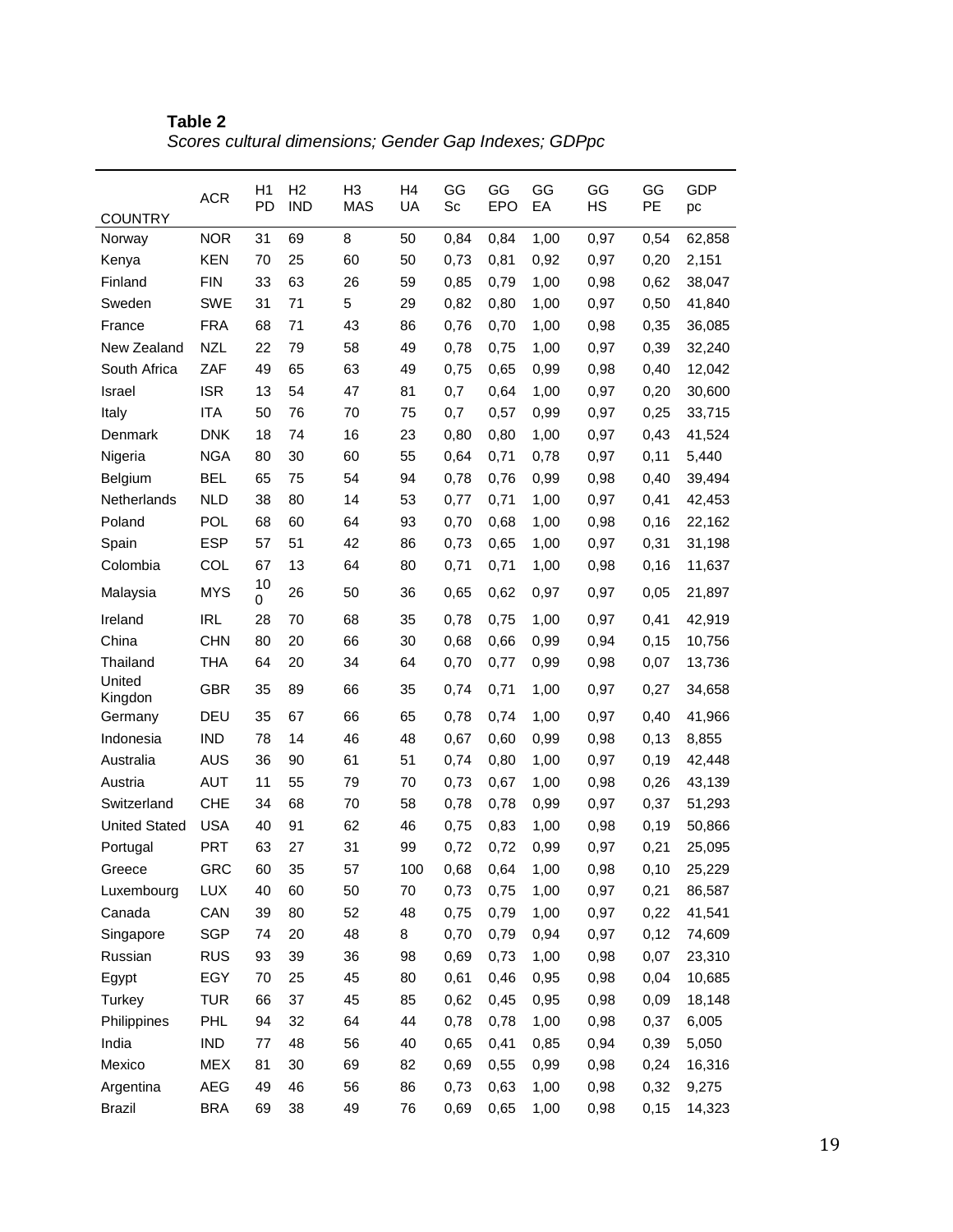| Chile                   | CHL  | 63 | -23 | 28 | 86 |      | 0.70  0.55  1.00 |      | 0.98 |      | 0.26 21.049 |
|-------------------------|------|----|-----|----|----|------|------------------|------|------|------|-------------|
| Japan                   | JPN. | 54 | 46  | 95 | 92 |      | $0.66$ 0.62 0.98 |      | 0.98 |      | 0.06 34.882 |
| United Arab<br>Emirates | ARE  | 90 | 25  | 50 | 80 | 0.64 | 0.51             | 0.99 | 0.96 | 0.11 | 57.045      |

PD: Power Distance; IND: Individualism; MAS: Masculinity; UA: Uncertainty Avoidance; Sc: Global Gender Gap Score: GGEPO: Economic Participation and Opportunity; EA: Educational Attainment; HS: Health and Survival; PE: Political Empowerment; GDPpc: Gross domestic product per capita converted to international dollars using purchasing power parity rates.

#### **Table 3**

#### **Results of Correspondence Analysis**

|                                | Eigenvalue     | percentage of variance | cumulative percentage<br>of variance |
|--------------------------------|----------------|------------------------|--------------------------------------|
| Dim 1                          | 0,050          | 49,56                  | 49,56                                |
| Dim 2                          | 0,014          | 12,59                  | 62,15                                |
|                                |                |                        |                                      |
| <b>Contribution</b>            | Dim 1          | Dim <sub>2</sub>       |                                      |
| H <sub>1</sub> PD              | 30,29<br>$(-)$ | 0,52                   |                                      |
| H <sub>2</sub> IND             | $(+)$ 24,62    | 3,67                   |                                      |
| H <sub>3</sub> M <sub>AS</sub> | 3,58           | $(-)$ 62,47            |                                      |
| <b>H4 UA</b>                   | 7,40           | $(+)$ 26,99            |                                      |
| <b>GG EPO</b>                  | 0,76           | 0,02                   |                                      |
| <b>GG EA</b>                   | 0,10           | 0,26                   |                                      |
| <b>GG HS</b>                   | 0,37           | 0.05                   |                                      |
| <b>GG PE</b>                   | $(+)$ 14,09    | 4,71                   |                                      |
| <b>GDPpc</b>                   | 18,79<br>$(+)$ | 1,29                   |                                      |

PD: Power Distance; IND: Individualism; MAS: Masculinity; UA: Uncertainty Avoidance; EPO: Economic Participation and Opportunity; EA: Educational Attainment; HS: Health and Survival; PE: Political Empowerment; GDPpc: Gross domestic product per capita converted to international dollars using purchasing power parity rates.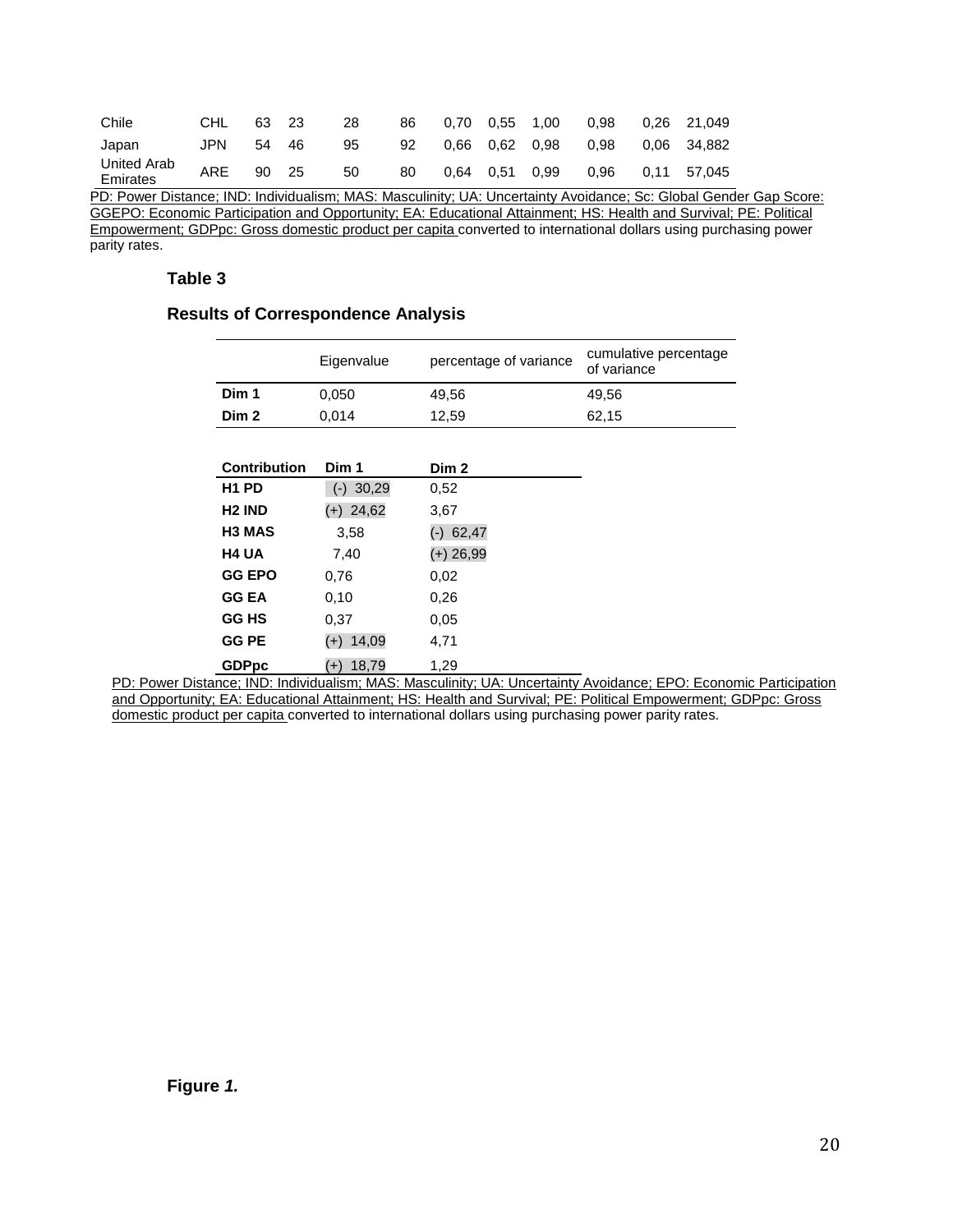*Gender Diversity Map*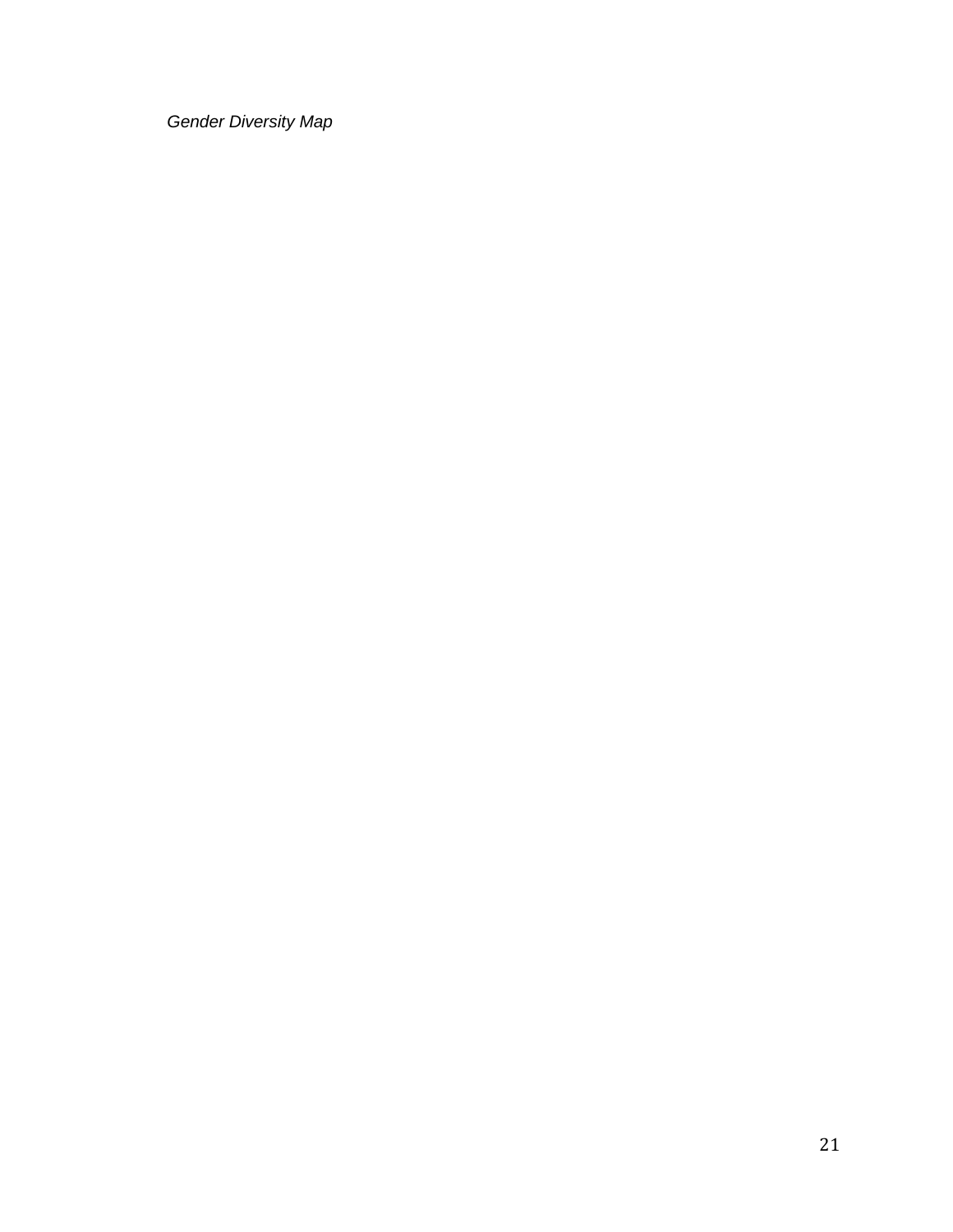

**Figure** *2 Gender Regulation Map*